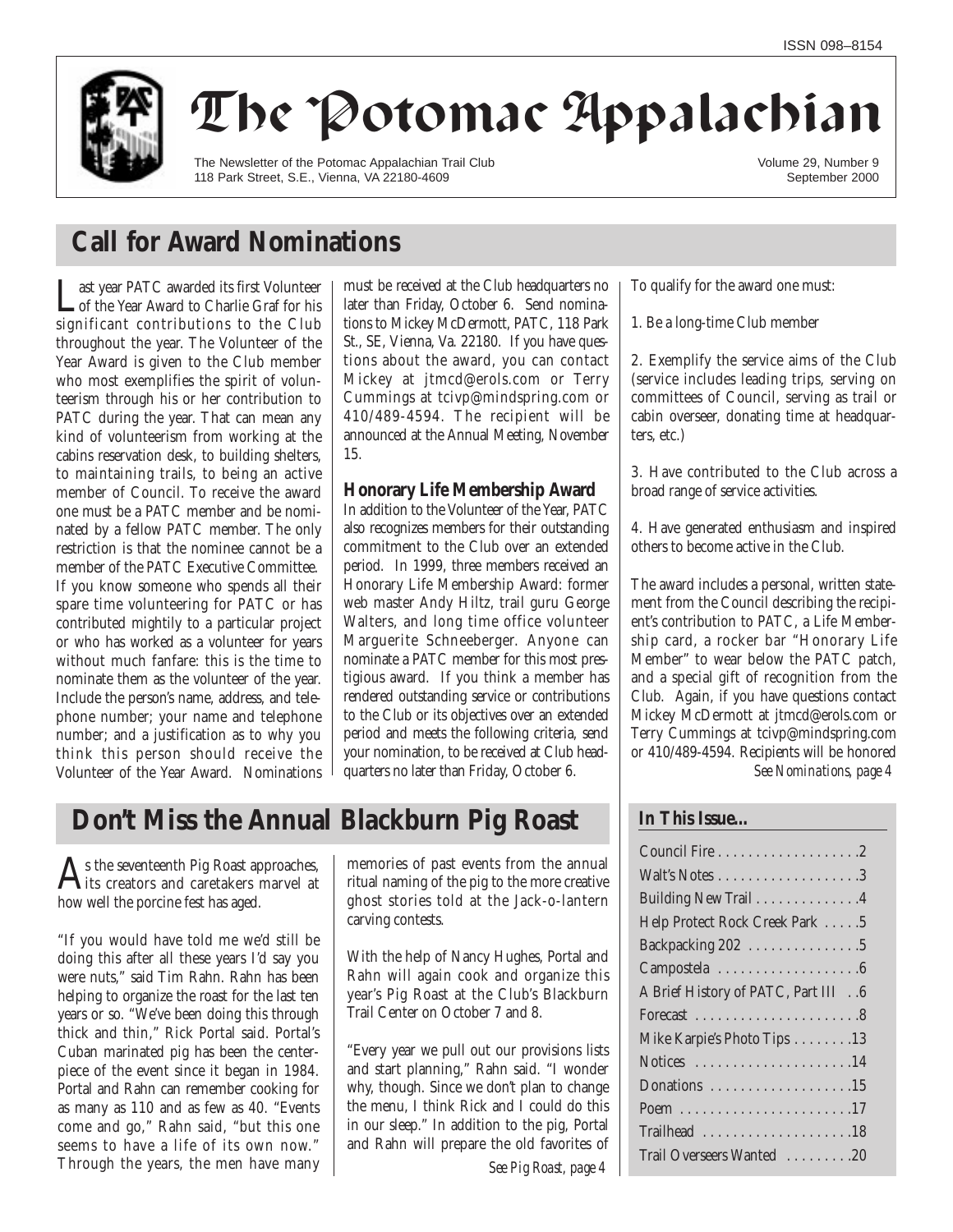#### **Council Members, Chairs and** *PA* **Staff**

#### **Officers**

**President:** Walt Smith, 703/242-0693 Ext. 40, wsmith@visuallink.com **VP Operations:** Tom Johnson **VP Volunteerism:** Mickey McDermott **Supervisor of Trails:** Pete Gatje Email: PJGatje@aol.com **Supervisor of Corridor Management:** Tom Lupp

**General Secretary:** Warren Sharp **General Counsel:** Eric Olson **Membership Secretary:** Terry Cummings **Treasurer:** Dick Newcomer **Recording Secretary:** Gerhard Salinger

**Sections/ Chapters Mountaineering Section:** Greg Christopulos **SMRG:** Peter Pennington **Ski Touring Section:** Steve Brickel **North Chapter:** Steve Koeppen **N. Shenandoah Valley Chapter:** Martha Clark **S. Shenandoah Valley Chapter:** Michael Groah **Charlottesville Chapter:** John Shannon **West Virginia Chapter:** Judy Smoot

**Standing Committee Chairs (Council Members) Blackburn Trail Center:** Chris Brunton **Cabins:** Mel Merritt **Cabin Construction:** Charlie Graf **Conservation:** Mary Margaret Sloan **Grants & Donations:** Jack Reeder **Endowment:** Dick Newcomer **Finance:** Paul Dery **Hikes:** Tom Johnson, 410/647-8554, johnts3@juno.com **Internet Services:** Stephen Raia **Land Management:** Anita Canovas **Land Acquisition:** Phil Paschall & Eric Olson **Legal:** Eric Olson **Maps:** Dave Pierce **Maryland Appalachian Trail Management Committee:** Charlie Graf *Potomac Appalachian:* Bianca Menendez

**Public Affairs:** Terry Cummings **Publications:** Aaron Watkins **Shelters:** Charlie Graf, 410/757-6053 **Trail Patrol:** Kumait Jawdat **Tuscarora Trail Land Management:**  Lloyd MacAskill

**Special Committees/Ongoing Activities Archives & Library:** Carol Niedzialek **Cabin Reservations:** Darlene Wall **Deputy Supervisor of Trails:** Rick Rhoades **Firestone Tract Management:** Shirley Strong **Headquarters Facility:** Orron Kee **Information/Sales Desks:** Marguerite Schneeberger **Medical:** John McNamara **SNP Boundary Trailheads Study Group:** Kerry Snow & George Walters **Tuscarora Trail Shenandoah Valley Project:**  Phoebe Kilby & Larry Bradford **Vining Tract Management:** Howard Johnson

*Potomac Appalachian* **Chief Editor:** Bianca Menendez jns-bianca@home.com **Contributing Editors:** Marion Lee, Kathy Murphy **Designer:** Linda Shannon-Bever **Features Editor:** Joanne Erickson **Forecast Editor:** Joe O'Neill JJONeill@visi.net

## **Council Fire**

The PATC Council held its regular<br>meeting on July 11, 2000, at the Club<br>hedworthing The meeting was etterded by headquarters. The meeting was attended by 22 Council members and one staff member. The PATC membership slipped to 6,908 last month, despite the registration of 95 new members.

## **Club Goals**

Before the Council meeting, Council members separated into four groups to review progress on the Club goals for 2000, to set goals for 2001, and to revise the five-year Club goals. The four groups are (1) Trails and Lands; (2) Facilities; (3) Membership, Volunteerism, Training and Communications; and (4) Finance. The Club goals emphasize protecting the Tuscarora Trail and providing shelters on it. The goals, as reported on in the Council meeting, will be discussed in Executive Committee and in the August Council meeting.

## **Cabins Update**

Charlie Graf, who was cited in the *Annapolis Evening Capital* for his work on the Appalachian Trail and for his selection as the 75th ATC Anniversary Volunteer, reported on the many ongoing activities in shelter and cabin construction. The Ed Garvey Memorial Shelter should be finished by the end of the year. The state of Maryland is helping out by constructing a road to the shelter that can also be used for search and rescue and fire suppression access. The construction of John's Rest and Tulip Tree Cabin is proceeding apace. Mel Merritt reported that the Garlan House Cabin has been returned to the Garlans. The privy at Pocosin cabin has been replaced, and electrical work will be done at Gypsy Spring.

### **Trails and Maps**

The Trail Patrol has assumed responsibility for the training of the Club's hike leaders. The Trail Patrol is also responsible for the Dogwood Half-Hundred. They are evaluating this year's event and discussing ways to improve it. Good news for local hikers: the Mountaineering Section is considering rehabilitation of some of the climbing trails in the Great Falls National Park.

David Pierce, PATC's map-maker, has documented the trail miles of sections of the AT and Tuscarora Trail. His findings will be incorporated in new maps to be released this fall. It turns out that the AT in Maryland is actually 0.4 mile longer than the 2000 Databook records!

## **Headquarters Renovation**

Warren Sharp and Wilson Riley met with the architect to finalize plans for the Headquarters renovation. The project will go to bid in August. The leak in the roof of the Headquarters building has been found and will be patched.

## **Biennial ATC Conference**

The North Chapter is our point of contact for the biennial ATC conference to be held in Shippensberg, Pa., in 2001. They are looking for someone to chair the Excursions Committee. ❑

> *—Gerhard Salinger Recording Secretary*

**HEADQUARTERS HOW TO GET IN CONTACT WITH US FOR CABIN RESERVATIONS, MEMBERSHIP INFORMATION, AND SALES**

**Address:** 118 Park Street, S.E., Vienna, VA 22180 **Hours:** Monday through Thursday, 7 p.m. to 9 p.m. and Thursday and Friday 12 Noon to 2 p.m. **Phone #:** 703/242-0315 **To receive an information packet:** Extension 10 **To leave a message for the Club President Walt Smith:** Extension 40 **24-hr. Activities Tape #:** 703/242-0965 **Facsimile #:** 703/242-0968 **Club E-mail #:** Wriley1226@aol.com **World Wide Web URL:** http://www.patc.net **STAFF** 

### **DURING REGULAR BUSINESS HOURS**

**Director of Administration:** Wilson Riley (Ext. 11) Email: Wriley1226@aol.com **Trails Management Coordinator:** Heidi Forrest (Ext.12) Email: heidif@erols.com **Business Manager:** Regina Garnett (Ext. 15) Email: rgarnett@erols.com **Membership/Cabin Coordinator:** Pat Fankhauser (Ext. 17) Email: pfankh@erols.com **Sales Coordinator:** Maureen Estes (Ext. 19) Email: patcsales@erols.com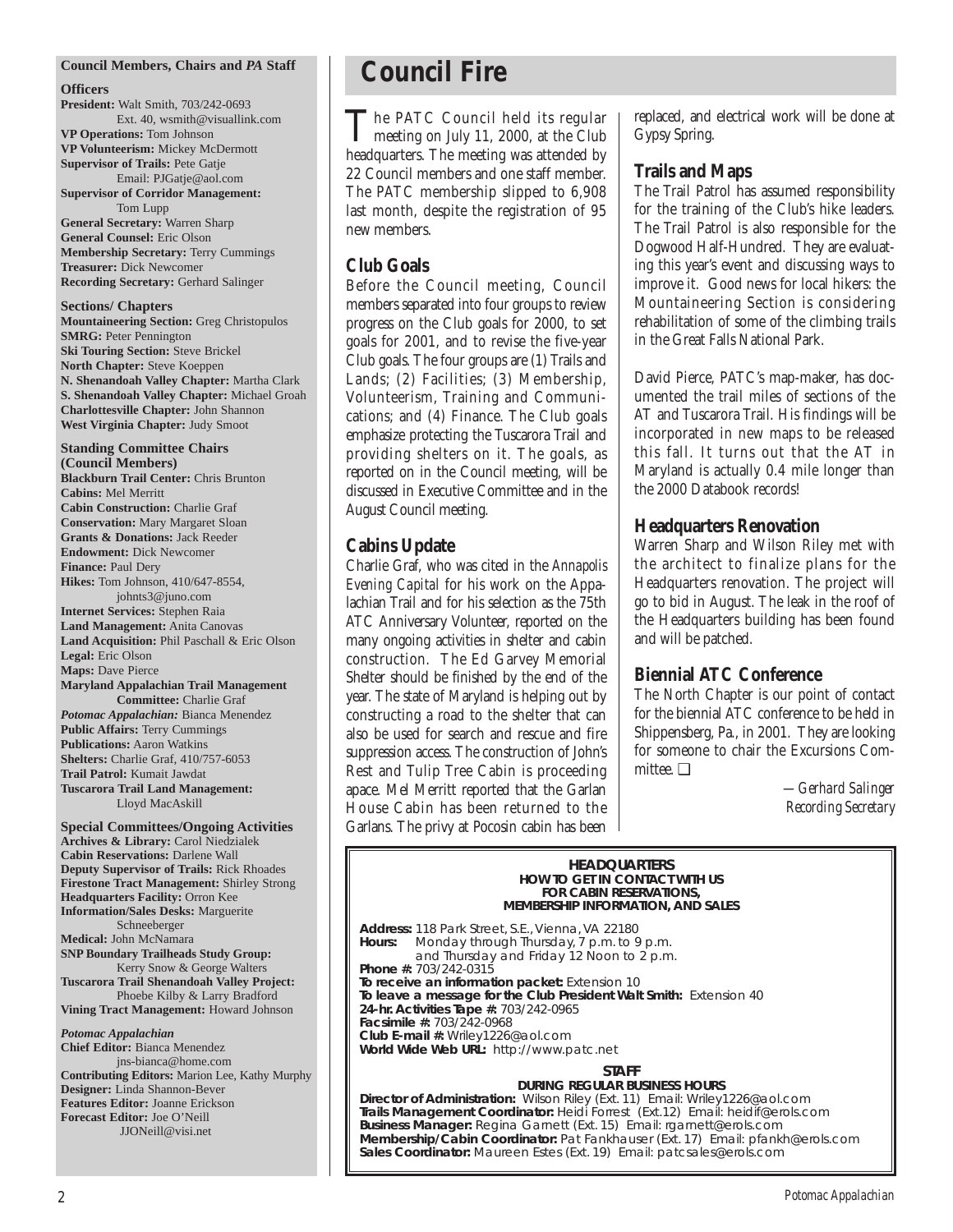## **Walt's Notes**

## **The Tuscarora Trail, A National Gem**

What is the longest segment of the almost 1,000 miles of hiking trails that PATC overseers maintain? The Appalachian Trail you say? No, it is the Tuscarora Trail, stretching more than 250 miles from its southern junction with the Appalachian Trail in Shenandoah National Park in Virginia to its northern connection with the AT near Harrisburg, Pennsylvania. The trail was conceived in the 1960s as a possible alternative location for the AT, which appeared for a while to be threatened by development. The trail has seen its ups and downs: indeed, the Pennsylvania section became overgrown in the 1980s following gypsy moth defoliation. After the Keystone Trails Association was no longer able to maintain sections of the Tuscarora Trail, the North Chapter of PATC came to the rescue and made the trail passable by 1994. The trail has been in good shape ever since, and it is being used by an increasing number of hikers and backpackers. Some hikers who like to walk even longer stretches of trail are now combining the Tuscarora Trail with the AT to the east. This results in a new circuit of around 450 miles called the "Tuscalachian Loop", as reported in the September '99 issue of the *PA.*

## **The Shockeys Knob Relocation**

The trail is continuing to shift course as dedicated PATC volunteers negotiate land purchases and easements, and crews work in order to move the trail off the roads. We reported in the September '99 *PA* the acquisition of land for the Tuscarora Trail in Pennsylvania, which will allow hikers to have access to the view from The Pulpit. Another shift from road to "real" trail was completed and recognized this year in Virginia. On July 8 the Cadillac Crew celebrated a twelve-mile relocation in the Shockeys Knob area, in the vicinity of the West Virginia/Virginia boundary. Thanks to the generous contributions of Dr. Byron Brill and the Caskey family, represented by Mr. Larry Caskey, over whose land the new trail passes, hikers can now enjoy the natural beauty of the landscape, including views of Shockeys Knob, instead of having to trek on hard-surface highways. It was a pleasure to hike the new trail in July and view the excellent trail work accomplished by the Cadillac Crew, headed by Fran Keenan and Jon Rindt. Lloyd MacAskill, Chairperson of the Tuscarora Trail Land Management Committee, is continuing to work with other landowners in the Northern Virginia area so that more of the trail can be relocated off the road and onto protected land.

## **A Future Vision**

At the Shockeys Knob dedication I asked the question, "What is your vision for the Tuscarora Trail?" My personal hope is that by the year 2010 the entire Tuscarora Trail will be completed and on protected lands with supporting facilities. Can we do that? Yes, we can. Will it be difficult? Yes, it will, but we have the marvelous voluntary capacity to accomplish that goal if we concentrate our resources and dedication. People enjoy helping a good cause, and the Tuscarora Trail, a potential national scenic trail, is just such a good cause. How do we accomplish this vision? By sticking to the goal, maximizing our resources in conjunction with our partners, and recognizing what has worked well in the past. For the most part, this is what is already happening.

## **The Tuscarora Trail Shenandoah Valley Project**

It is a time-consuming task to secure land so that a trail is protected. One of the more difficult places to do this is in Shenandoah County, Virginia, located in the Shenandoah Valley, where recent land development has threatened the Tuscarora Trail's very existence. However, two members of the Northern Shenandoah Valley Chapter, Phoebe Kilby and Larry Bradford, Cochairs of the Tuscarora Trail Shenandoah Valley Project Committee, are not daunted by the difficulty of the task. They have assembled a working group of local Shenandoah County citizens, members of PATC, and representatives from the Virginia Department of Forestry, Lord Fairfax Soil and Water Conservation District, the U.S. Forest Service, and the National Park Service to work on finding solutions and achieving success. This team is in the process of knocking on local landowners' doors in order to replace handshake agreements with more formal easements so that the trail will remain available to hikers in the future. Fortunately, it appears that many people in the community recognize the recreational value of a trail that connects many cultural and natural sites. In fact, because the Tuscarora Trail in that county passes by the Elizabeth and Van Buren iron furnaces, Signal Knob, a Civil War-era signal station, the Toms Brook Battlefield, and the Shenandoah County Farm property, a former home of Revolutionary War General Peter Muhlenberg's family, it has been suggested that the trail be called the Tuscarora Heritage Trail!

It is the painstaking, detailed work by volunteers in planning the process, securing local community cooperation, accomplishing the necessary legal action, moving rocks and earth for the trail, and building shelters that will transform the vision into reality. Let us put our shoulders to the wheel and get the job done by 2010!

See you on the trail,

Walt



Photo by Walt Smith

by Walt Smith

*A view of Shockeys Knob as seen by a hiker in July on the relocated Tuscarora Trail. Dr. Brill's cabin, used by the Cadillac Crew while constructing the trail, is seen in the hollow below.*

> **Check out the redesigned PATC website at www.patc.net**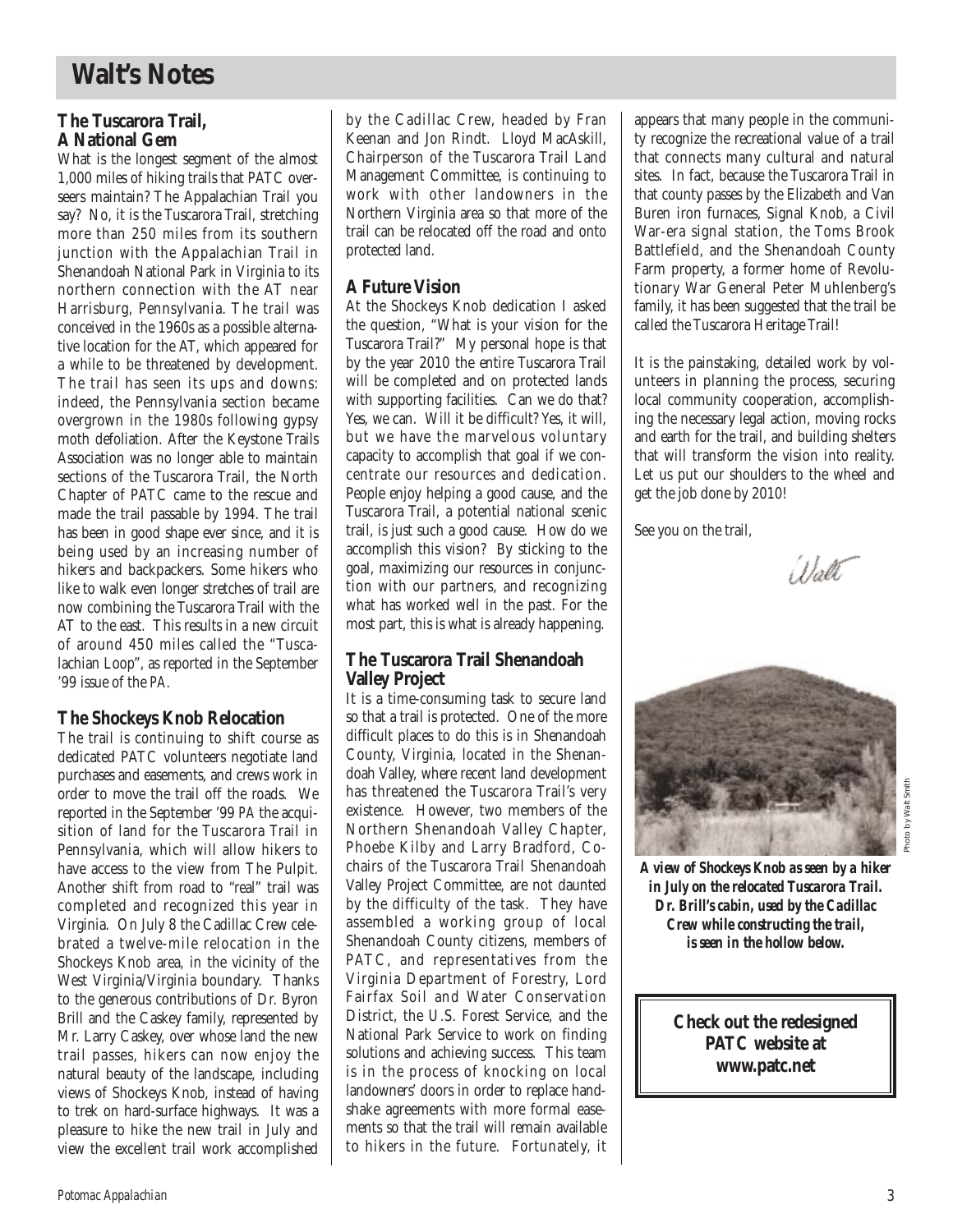### *Nominations, from page 1*

at the Annual Meeting November 15 along with the Volunteer of the Year.

## **Service Awards**

Are you a volunteer leader who is looking for some special way to recognize the volunteers you work with? Well here's your chance. Please send your list of service awards to

### *Pig Roast, from page 1*

black beans and rice, potatoes gratin, and apple crisp. Portal's famous tamales will also return as a starter to the evening's festivities. Rahn will also prepare the standard hearty breakfast for those who stay the night at the Center or at the nearby campground.

"One of the neat things about this event is the fun in the kitchen," Rahn said. Portal and Rahn depend on volunteers to help prepare the food. When it comes time to make the tamales, Portal generally finds a dozen or so people to help roll the 300 to 400 tamales served at the Roast.



In addition to the evening meal, children attending the event are given pumpkins to carve for the Jack-o-lantern carving contest. This fun event requires the participants to

## **Building New Trail**

This is a three-part series describing how<br>two PATC trail crews go about building a new section of trail. The series focuses on sidehill tread and contrasts the work of the Cadillac Crew, which builds trail for hiker-only traffic, and the work of the Massanutten Crew, which builds trail for horse and bike traffic as well as hikers.

### **Part 1: Planning The Work**

A trail that climbs diagonally up a slope is called sidehill tread. A switchback is a sharp Terry Cummings at tcivp@mindspring.com no later than Friday, October 6. Service Awards recipients are anyone you think has provided above and beyond volunteer support throughout the year. Recipients will receive a certificate, to be presented at the Annual Meeting November 15. ❑

*—Terry Cummings*

PATC Annual Meeting November 15th, Wednesday Elks Lodge in Fairfax, Va. See the Forecast for details

tell a ghost story about the pumpkin they have carved.

While dinner is not served until early evening, attendees are welcome to come early to help in the kitchen or take advantage of the trails around the trail center.

Members and others interested in attending the Roast should complete the form shown below with a check for \$20 to Nancy Hughes, 7312 Willow Ave, Takoma Park, Md. 20912. INFO: Nancy Hughes, 301/891-0386 or e-mail timandnancy @erols.com

## **Blackburn Pig Roast Saturday and Sunday, October 7-8, 2000**

| Name:<br>Address:                |                                                                              |
|----------------------------------|------------------------------------------------------------------------------|
|                                  | Phone: $\frac{(\text{day})\_$<br>(evening)                                   |
|                                  | Number of reservations: ________ @ \$20.00 each                              |
|                                  | Amount enclosed:                                                             |
| under $12)$                      |                                                                              |
|                                  | Include a \$20.00 payment per person for each reservation and mail to:       |
| Nancy Hughes<br>7312 Willow Ave. | Takoma Park, MD 20912                                                        |
|                                  | <b>IMPORTANT:</b> Please be sure to make your check payable to Nancy Hughes. |



turn in the sidehill tread. Most of our climbing trails consist of sidehill tread, switchback, sidehill tread, switchback. These are the trails that take us up onto a mountain.

Trail crews are often forced to repair preexisting sidehill tread, perhaps a century old. The crew gets to praise the unknown trail builders for their fine work, or perhaps to curse them for not planning ahead. However, we'll focus here on trail construction, where the crew is building new trail on a hillside.

Suppose the end point of the new section of trail is exactly 80 feet higher in elevation than the start point, and suppose the crew decides to build at an average 8 percent grade, which is not very steep. Eight percent means the crew must build about 100 feet of new trail tread for every eight feet of elevation gain. To gain 80 feet of elevation,

*See Building, page 16*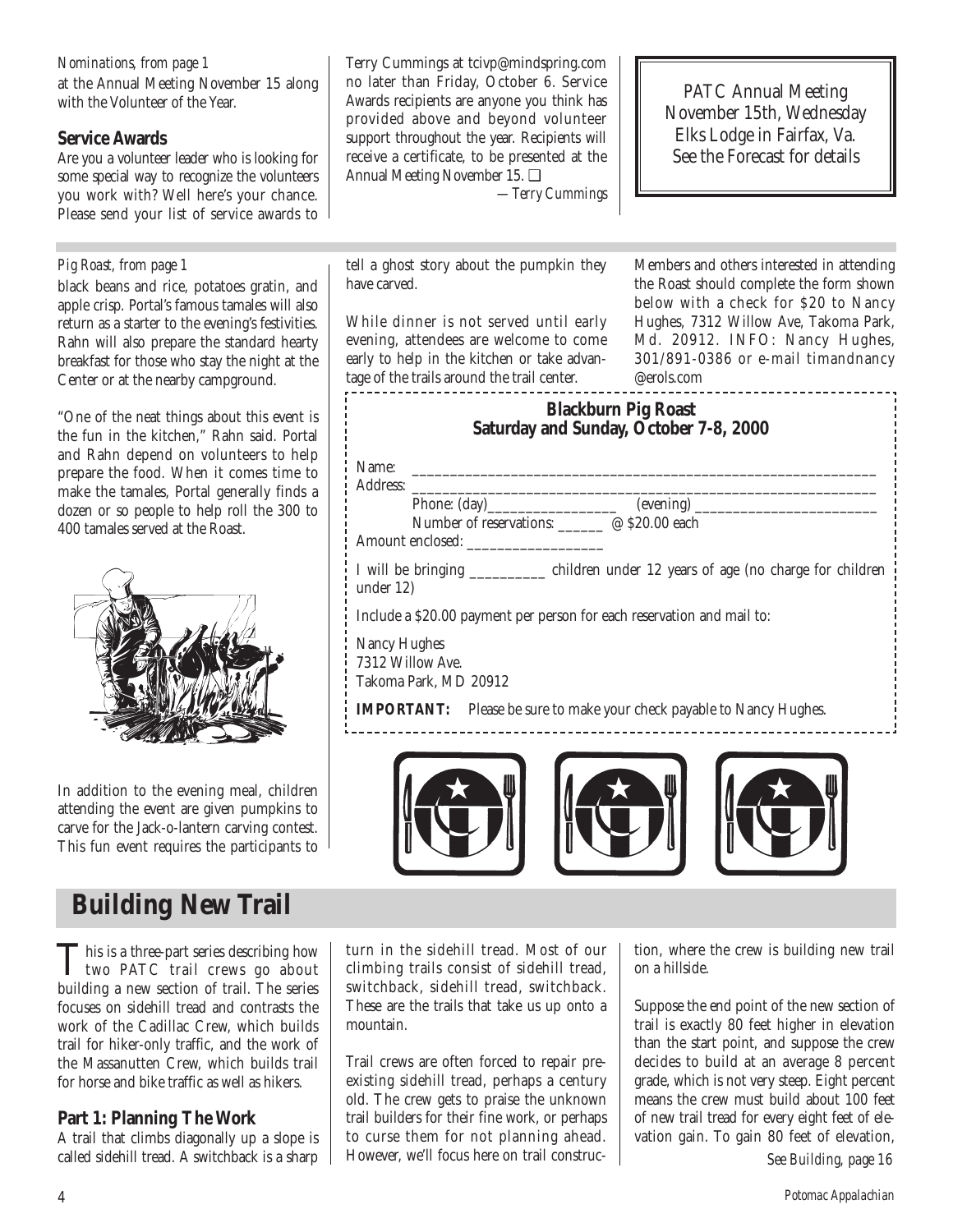## **Book Review: Virginia Blue-Ribbon Streams: A Fly-Fishing Guide**

By Harry W. Murray, Frank Amato Publications, 96 pp., softbound, \$24.95.

Some PATC members may be fly-fishers<br>
or want to try their hand at it, or simply learn about the sport. This book covers fishing in the streams in the mountain regions of Virginia, including eight chapters on Shenandoah National Park. It includes useful information, too, for hikers and backpackers on motels, B&Bs, and campgrounds. This beautifully made book features excellent color photographs on every page. The author, who lives in Edinburg, Va., provides an extensive list of

> **2000 Chesapeake Wildfowl Expo at the Ward Museum of Wildfowl Art Salisbury, Md., 6-8 October Info: 410/742-4988**

facilities in the towns around SNP. Harry is a photographer as well as writer and owns a shop in Edinburg where he conducts clinics. The book includes several pages on backpacking in backcountry, plus SNP rules for backcountry camping. ❑

*—Carol Niedzialek*



*Kumait Jawdat, chairman of the PATC Trail Patrol, and Elissa Cardoni look over the western slope of Shenandoah National Park.*

## **Potomac Appalachian Trail Club Trail Patrol presents**

**Backpacking 202**

A Course for INTERMEDIATE/ ADVANCED BACKPACKERS

**Learn how to:** Enjoy the Backcountry Under Challenging Conditions

The course teaches the needed skills for planning and executing an early winter backpacking trip. Two pre-trip sessions cover equipment selection and use, route planning, food planning, safety, comfort and Leave-No-Trace principles. A weekend trip accompanied by experienced instructors gives you the opportunity to try out your new skills.

### **Classroom Instruction:**

Wednesdays, October 18 and 25, 2000. 7:30-10:00 p.m. PATC Headquarters, 118 Park Street, SE, Vienna, Virginia

### **Weekend Outing:**

November 10-12, 2000 (Veteran's Day weekend)

Fee: \$40.00 for PATC Members, \$55.00 for non-members

To receive a registration form and all other information, please call:

Larry Marcoux: home, 703/968-4771 or work, 703/402-5441 nolslntmaster@aol.com

## **Help Protect Rock Creek Park**

The best opportunity in a century to<br>protect the resources of Rock Creek<br>Prekis short to resource Park is about to pass us by.

Within the next few months, the National Park Service is expected to release its longoverdue "general management plan" for Rock Creek Park—and the news is not good. The current NPS draft plan is unlikely to adequately address the Park's overwhelming problem: excessive automobile traffic.

Park Service officials know that everincreasing commuter traffic is damaging the resources of Rock Creek Park and diminishing the experience of visitors who come to bicycle, skate, run, or walk in the Park. But they seem convinced that the area's political leaders oppose measures to reduce weekday commuter traffic in the Rock Creek Valley. Thus, while NPS implements innovative traffic plans in Yosemite and the Grand Canyon, such measures are avoided in Rock Creek Park.

The People's Alliance for Rock Creek (PARC), representing 44 environmental, recreation, and community organizations, has offered NPS an alternative plan to protect the natural and recreational resources of Rock Creek Park. PATC is not a member of PARC but maintains many miles of trail in Rock Creek Park. PARC's plan would create permanent recreation zones on the three sections of Beach Drive that are currently closed to automobiles only on weekends and holidays. In addition, the plan would:

- protect the Park's natural resources;
- preserve existing recreation facilities;
- improve public access and education; and
- \* improve trails, bridges, and road crossings.

For more information on PARC's campaign, visit their Web site:www.waba.org/wabadocs/ parc.htm.

Here's what you can do right now for Rock Creek Park: Send an e-mail or fax urging your Council member or Congressman to support reduced automobile commuter traffic in Rock Creek Park. Here are a few points you could make:

*See Rock Creek, page 13*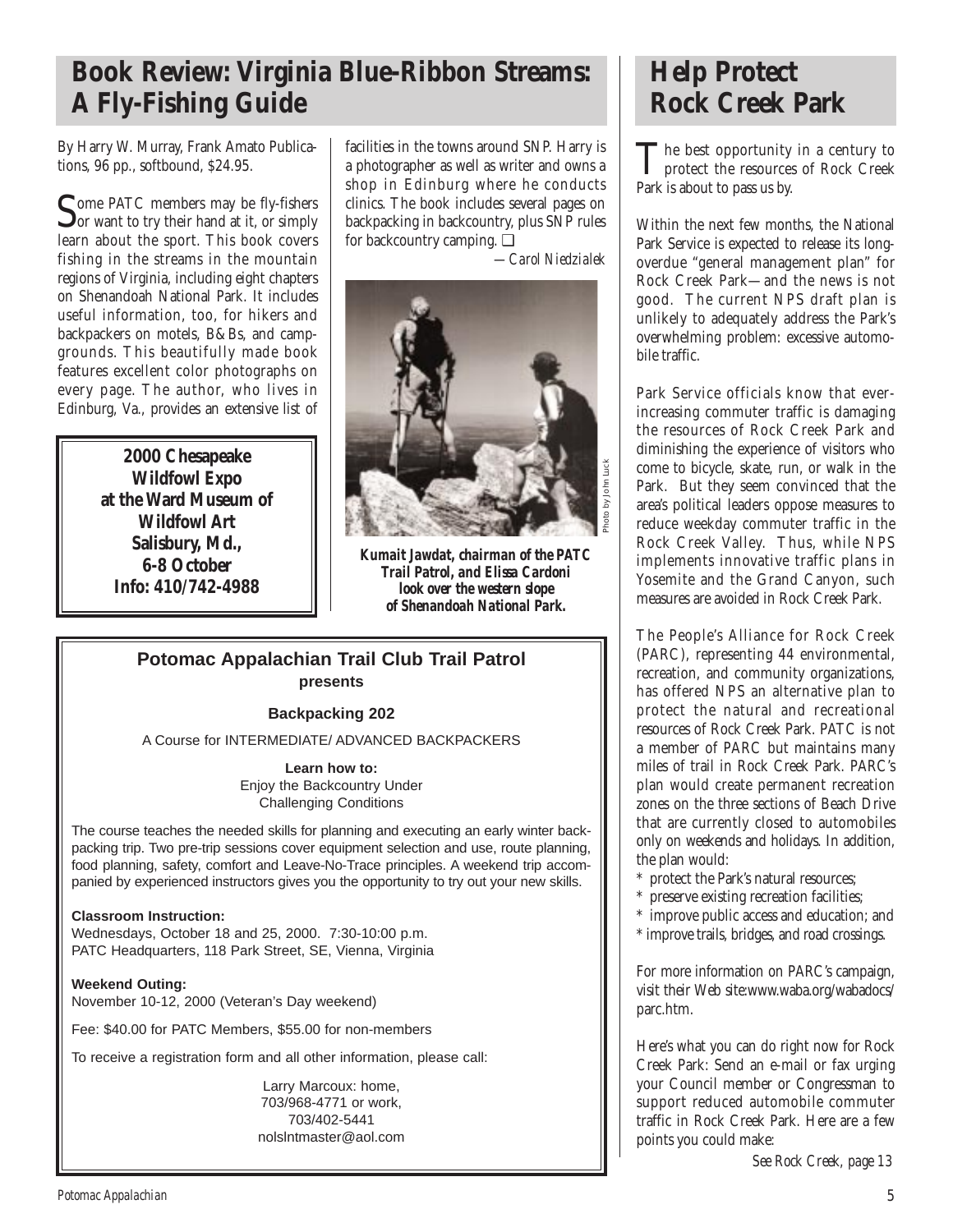## **Campostela**

Long-distance hikers in Europe have been walking the European Union's First Cultural Route since 1987 and getting certificates to show for it, as well as achieving the kind of emotional and spiritual rewards American AT through-hikers experience. European hikers get their rewards by taking the Pilgrim's Road to Campostela.

Santiago Campostela is a cathedral in the far north of Spain that honors St. James. Since the twelfth century, pilgrims have journeyed to the cathedral to pay reverence to the relics. Until the nineteenth century, pilgrims walked or rode mule or horseback. They came from all over Europe, but four major paths developed starting in Italy and France. The Italian path started in Rome, going north into Provence, through Arles and the Pyrenees to a pass that brought them to the monastery at Roncesvalles, where it joined the three paths that originated in France (at Paris/Chartres, Vezelay, and Le Puy). The French paths had merged at St. Jean-Pied-de-Port.

From Roncesvalles, there is one road to Campostela, some of it highway, much of it not: The pilgrim path north of Roncesvalles also includes a mix of lesser highways and country lanes (an article that appeared in the February 1994 issue of Smithsonian magazine described the route). Where necessary, yellow arrows or a signpost with the pilgrim's signal scallop shell have been put up for hikers' guidance.

The European Union, I was told, subsidizes individuals or organizations providing hiker accommodations (lodging, dinner, and breakfast at modest prices) at the villages or towns that were customary stops along the route (St.-Jean-Pied-De-Port and Roncesvalles are two such stops—20 miles and a 3,400' pass apart, a good day's walk).

I saw at least four parties of two to six hikers walking that one section of trail the day I was there. My information source told me that one of his friends, a retired professor, had made the Paris-Campostela walk three times since his retirement.

Pilgrims receive a signed certificate of their accomplishment at the Pilgrim Office in the cathedral, on showing they walked at least

60 miles, or biked 120 miles, to Campostela. The "passport," which Catholic pilgrims received from their bishop and non-Catholics received from another organization before beginning the Cultural Route, is stamped at the various refugios, where the pilgrim hiker or biker stayed overnight, to provide the proof. (Under present European Union practice, real passports are no longer needed to cross between France and Spain). American would-be hikers who would like to walk some part of the Pilgrim's Way Cultural Route to Campostela may obtain pilgrim passports through the American Association of Friends of the Road to Santiago, 1708 No. 54th St., Omaha, Ne. 68104. ❑



## **A Brief History of PATC Hikes, Part III**

## **Dogwood Half Hundred**

One particular bright spot in the 1980s was the establishment of the Dogwood Half Hundred. The hike was proposed by Jane Bargler, a PATC Vice President in the early '80s, as a one-day hike of 30 miles or so to challenge Club members. The name, Dogwood Half Hundred (30 miles and 50 kilometers are roughly equal), would attract attendance. The required planning and operation of the hike (rest stops, first aid service, and so on) involved members hitherto inactive in PATC. It also brought out more than 100 participants, many of them from outside the Club. Satisfaction with the first Dogwood Half Hundred was so general it was offered again the next year and has continued to be offered annually always with its own management distinct from other hike planning.

During its first two or three years, the Dogwood Half Hundred was held on the AT in northern Virginia. However, the Appalachian Trail Conference and the U.S. Park Service disapproved of events of this nature. Conservation-minded PATCers also felt a couple of hundred people walking or running over a section of trail in one day detracted from the desired wilderness feel

*In Celebration of PATC's History*

and probably damaged the treadway. Therefore, the venue of the Dogwood Half Hundred was moved to the Big Blue Trail (now called the Tuscarora Trail), which was less used and under the oversight of the U.S. Forest Service and PATC alone. The terrain over which the hike passes is possibly even more difficult than the portion of AT used in earlier years.

Today the Dogwoood Half Hundred has become more of a run than a hike, but its popularity remains high.

### **Trail Responsibilities Re-emerge**

A chart I compiled that compares hikes, work trips, and membership from 1950 to 1990 shows the 1980s and 1990s to be a period of steadily increasing membership and a matching growth in both hikes and work trips, with the work trips—to relocate trails, to repair shelters, to build new cabins—offering very strong competition to pleasure hikes. Often there were more work trips than hikes on a weekend.

The growth of work trips was due in part to need. After 1978, the federal government was buying private lands so that the Appalachian Trail could be relocated to a permanent, and better, location. This required trailwork by the Club. Shelters built in the 1930s were showing their age. *See History, page 7*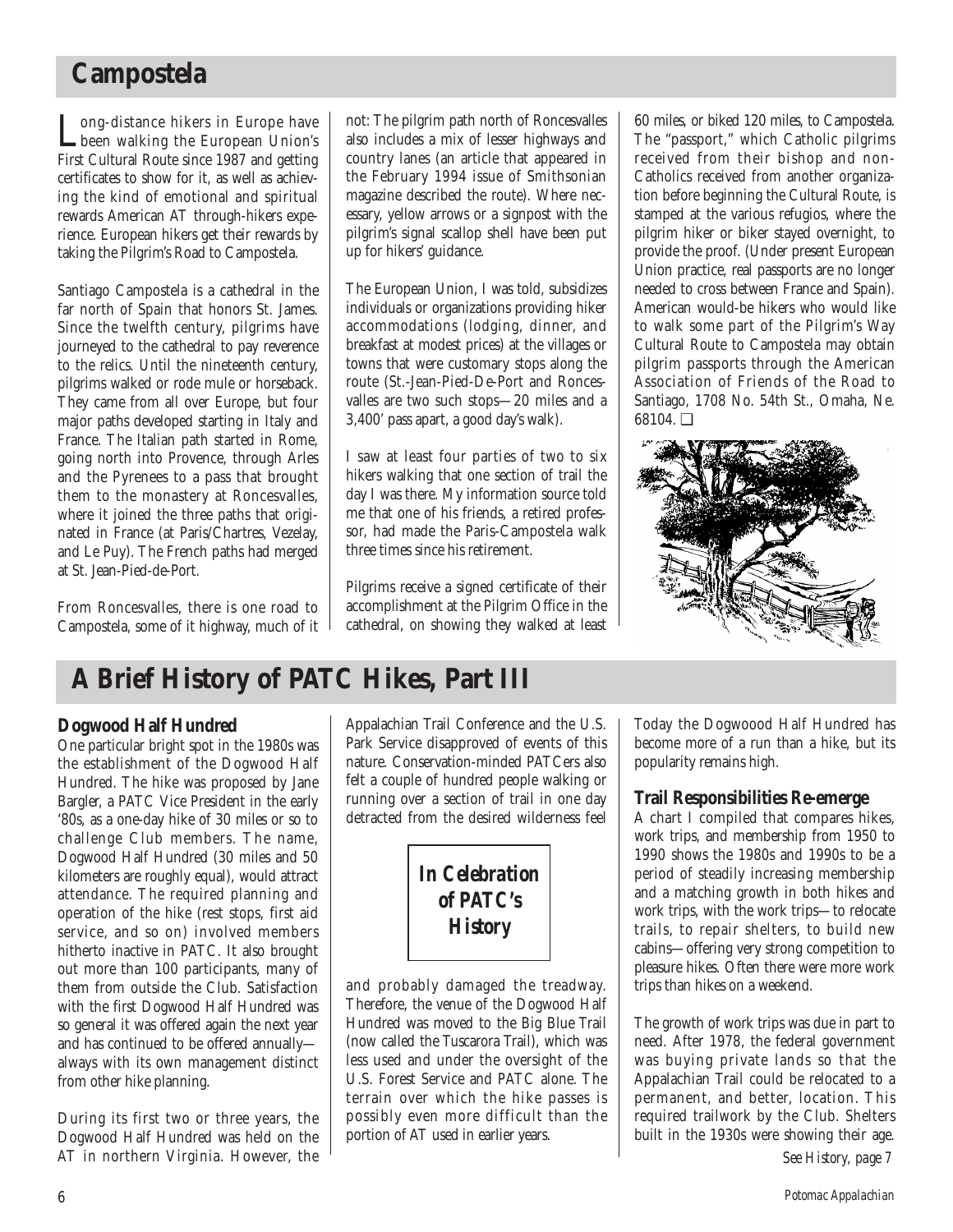### *History, from page 6*

The pressure put on existing Club cabins by a public increasingly interested in an outdoors experience that included some comfort meant new cabins had to be built.

The first Blackburn Trail Center clique was created to address these needs. (Despite the aura of exclusivity "clique" carries, it is still the only word that aptly describes the groups of friends within PATC who play and work together, but PATC cliques rarely exhibit exclusivity.) These newcomers of the 1980s had as great an effect on PATC activities as did those of the 1955-1962 era but in a different direction. The earlier group sparked the expansion of hiking and excursions. The 1980s group became engaged in the building and repair of old and new shelters and cabins, the relocation of the AT in northern Virginia, and the building of new trails.

## **Club Climate Today**

From 1988 to 1992, no annual report was made by an Excursions Chair, though the list of officers indicates there were people appointed to the post at least some of the time. The schedules published each month indicate hikes were offered and probably held.

The 1993 annual report tells that a new Excursions Chair was appointed in midyear but had not yet established a committee. However, the Club offered a trip to Japan, which was filled, though it seems to have been more sightseeing than hiking.

In 1994, PATC developed and published in a pamphlet a policy for hike leaders. Three people were appointed to the Excursions Committee, and it scheduled a hut-to-hut hike in the White Mountains. A hike held on National Trails Day won a national prize. In 1997, PATC held a two-day training program for hike leaders, but there was "no time to institute overall hike planning," the annual report stated. However, the Excursions Chair was reviewing hikes to be announced in the next issue of the *Potomac Appalachian,* presumably to prevent competition and repetition among hikes and work trips.

Whether initiated by Excursions Chair or hike leader, the type of hikes offered varied—backpacking, family, natural history, fast, and far, but the trails chosen for the hikes from 1975 to the present continue to be the familiar ones: the AT and its side trails, the Big Blue (Tuscarora), and the C & O Towpath. Little effort was made to introduce Club members to the newly relocated sections of AT in Northern Virginia. (Had so many members worked on it that no one wanted to see it when completed?) Hike leaders and Excursions Chairs have been blind as well to the new trails built by neighboring organizations such as the relocated AT in the Cumberland Valley (the work of the Mountain Club of Maryland) and the trails south of Rockfish Gap.

Social attitudes change over time. What will PATC's position on hiking be for the coming generation? The 1990s began with a new type of hike—natural history, of which PATC offered one or two a year with apparent success. But individuals today seem to prefer to take their pleasure hikes with one or two friends rather than in a group. They are still willing to work with others on an obvious project—putting on a roof, digging a privy pit, or putting in waterbars. It is clear that things have changed noticeably in many aspects of PATC over the past 20 years. What is less clear is whether the change is permanent.

One last comment. Nowadays a hiker is asked to sign a liability waiver before going on a PATC hike—this at the insistence of the Club's insurance company, which asserts hiking is unsafe. While I agree accidents may happen, not many do. In my 40 years of PATC hiking, I am aware of only three accidents requiring a hospital visit and one death. The death occurred in the 1980s on a cross-country ski trip in New England; the man who died had a known heart condition but insisted on making the trip.

One hiker broke a leg on a Bushwhacker's trip near Lake Crimora in the 1960s. Also in the 1960s a rattlesnake on Robertson Mountain, justifiably irritated by so many passing hikers, bit the third or fourth person behind the leader. In both of these cases, hikers carried the injured parties out to medical aid. Another leg was broken on a mid-week hike on Sam's Ridge in the 1980s; this time the Sperryville Rescue Squad helped get the victim to the hospital. It seems to me that four serious accidents in 70 years and thousands of hours hiking is not a terribly high percentage.

What will the future bring? It's up to you, the membership, to decide that. ❑

*—Paula M. Strain*

*"A Brief History of PATC Hikes," parts I-III, has been excerpted from a report by Paula Strain. The report can be found in the PATC archives.*

## **In Memory of... Alice Ruddiman**

Alice passed away on July 13 after a long illness. She was a member from 1971 to 1992 when she moved to Lexington, Va., to be near her son. Alice worked in several capacities for PATC—sales desk, recording secretary, excursions committee, hutkeeper, helped overseers with their sections of trail, and she was in the original group that started the midweek hikers in the early 80s. Alice had an abundance of warmth, humor, strength, vitality, and stamina, an inspiration to all who knew her. Her son said she blossomed and became a changed person when she discovered hiking and joined the Wanderbirds Hiking Club and PATC. He said she always felt her time hiking was one of the major good experiences she had in life.

*—Carol Niedzialek*

**Check out the redesigned PATC website at www.patc.net**

## **Attention Federal Employees!**

PATC is participating in the Combined Federal Campaign of the National Capital Area. Please consider a payroll donation to PATC. Our 2000 Designation Number is 7956. Thank you for your support.

(The timeframe this fund is active is September - December)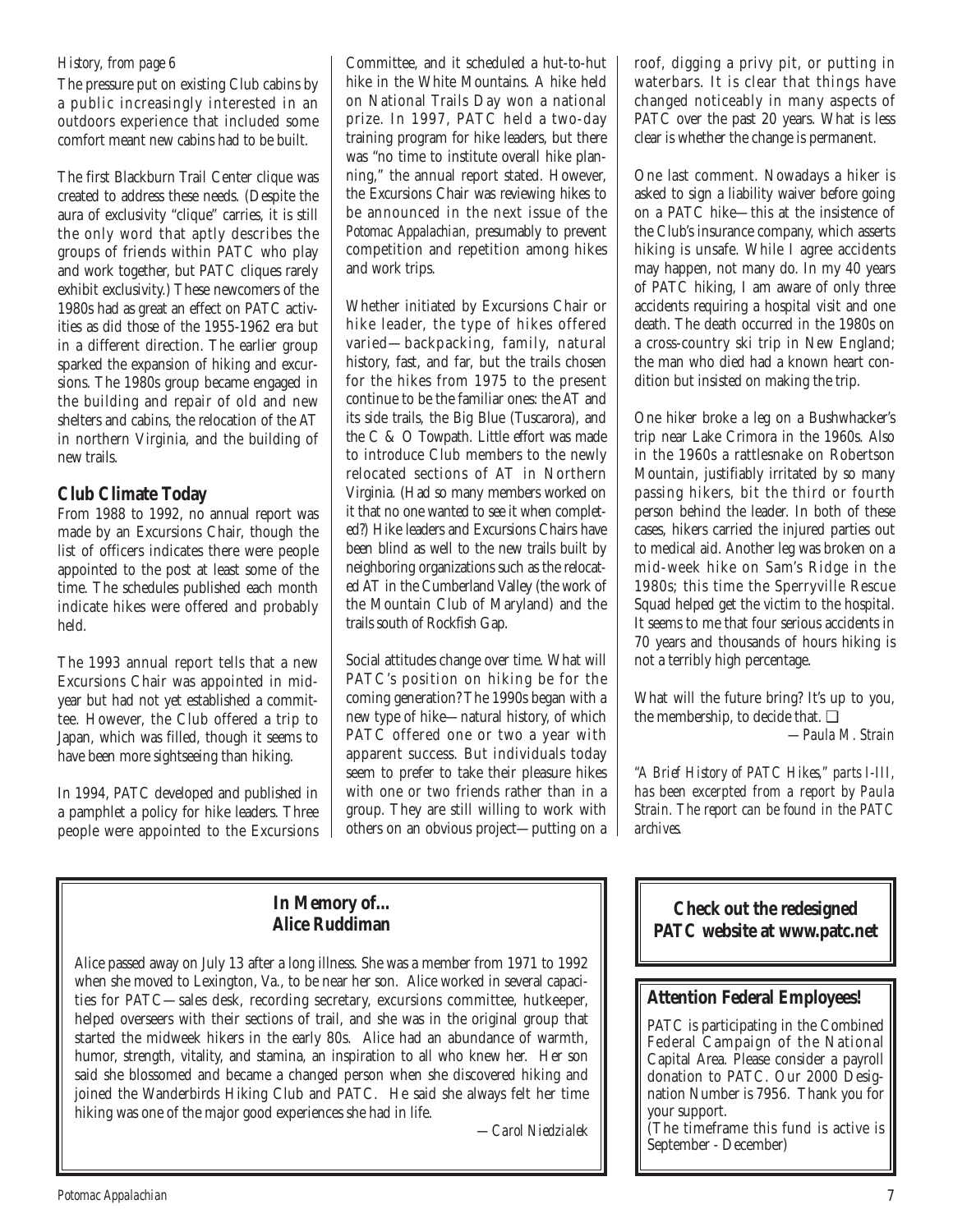#### **Charlottesville Chapter**

The Charlottesville Chapter hikes every Saturday, summer, winter and in between. Hikes are about 8 miles. Trail maintenance is usually done on the last Saturday of the month.Meet at Sprint parking lot, 2307 Hydraulic Road at 9 a.m. with food and water for the day. We hike trails in the Southern, Central and occasionally Northern Districts of Shenandoah National Park, and in George Washington National Forest. INFO: Jere Bidwell 804/295-2143, John Shannon 804/293-2953 or Lois Mansfield 804/973-7184.

#### **North Chapter**

The North Chapter of PATC conducts monthly trail work trips on the Maryland and Pennsylvania sections of the Appalachian Trail (AT) and on the Pennsylvania sections of the Tuscarora Trail.We also lead hikes on these and other trails. Maryland AT work trips are generally held on the first and third Saturdays—contact Mark Mitchell (mdtrail@yahoo .com), 301/461-7048 for information. Pennsylvania work trips are generally held on the AT on the first Saturday and on the Tuscarora on the third Saturday—contact Charlie Irvin, 301/447-2848 or Pete Brown (peter.brown4@worldnet.att.net) 410/343-1140. Pennsylvania AT work trips also include an optional Saturday night stay at the Gypsy Spring cabin. Dinner, breakfast, and camaraderie available. For information on upcoming hikes, contact Chris Firme (bncfirme @innernet.net) 717/765-4833. For general chapter information, contact chapter president Steve Koeppen (patcnorth @mail.com) 410/756-2916 or visit the North Chapter home page (www.patc.net/north\_ch. html).

## **Chapters**

#### **Northern Shenandoah Valley Chapter**

The Northern Shenandoah Valley Chapter sponsors hikes in national and state parks and forests in the Shenandoah Valley vicinity, open to the public, on a monthly basis except during the winter. Hikes are posted in the Forecast. Other activities are in the NSV Chapter Newsletter. For further information contact Martha Clark (mclark @visuallink.com) 540/665-2101.

#### **Southern Shenandoah Valley Chapter**

See Forecast (or our link from PATC website) for work trips and hiking events sponsored by the Southern Shenandoah Valley Chapter. Hikers from the DC area should allow about 3 hours to get to our region. INFO: in Harrisonburg, call Alvin 540/434-6244 or Lynn 540/234-6273; in Waynesboro, call Michael 540/943-8695; in Staunton, call Doris 540/885-4526.

#### **West Virginia Chapter**

Chapter meeting at Highacre on the first Wednesday of the month. See Forecast for upcoming activities. For information about the chapter or to receive the newsletter, contact Judy Smoot at 540/667-2036 or wvpatc@hotmail. com.

#### **Ski Touring Section**

The Ski Touring Section has served since 1974 to introduce Washington area residents to crosscountry skiing and to provide cross-country skiing opportunities to experienced skiers. The Section sponsors winter weekend ski trips for all levels of skiers to nearby mountains in Maryland, West Virginia and Pennsyl-vania, as well as periodic social events year round. INFO: Steve Brickel 301/946-2520 or sbrickel@aol.com.

#### **Mountaineering Section**

We're a diverse group of local Washington, DC area climbers. Young and old, male and female, crag rat, sport climber, and alpinist, active and armchair types — we all enjoy climbing in its many varieties.We also share common interest in promoting safe climbing, conserving the outdoors, developing new climbers' skills, representing the Washington area climbing community, and having fun! We provide instruction for those who want to learn the basics — we're not a school, but we can get you started. We go climbing, either locally or further afield, nearly every weekend. In the winter we organize trips to the Ice Festivals in the Adirondacks and the White Mountains for beginning and advanced ice climbers. For further information contact Greg Christopulos at greg. christopulos@do.treas.gov).

#### **PATC Midweek Hikes**

PATC's Vigorous Group hikes 8-10 miles at a fast pace; and the Easy Hikers hike 5-8 miles on trails with little elevation change. See below for scheduled trips; check the weekly tape (703/242-0965) on Thursday or Friday for any changes or additions.

#### **Other Clubs' Hikes**

Capital and Wanderbirds hike on Sundays, traveling by bus and leaving from downtown, with suburban stops as well. Center Club, Northern Virginia Hiking Club and Sierra Clubs hike on both Saturdays and Sundays using carpools, which often leave from a suburban Metro stop. Schedules are available at PATC Headquarters and are published in area newspapers on Fridays.

#### **KEY to Forecast Activities**

All events are marked for easy identification. Late changes or cancellations are listed on the weekly information tape (703/ 242-0965), which is updated on Sunday evening for the following seven days. The Forecast can also be found on PATC's Web site at http://www.patc.net

- ` Hiking Trips
- **M** Backpacking Trips
- **Trail Work Trips**
- Cabin/Shelter Work Trips
- Special Events
- $\rightarrow$  Meetings

#### *Note to all hike leaders:* Please ask nonmembers on your hike if they would like to join PATC, then get names and addresses so a Club volunteer can send them information packets. Thanks!

#### **Meetings**

Meetings are held at PATC HQ, 118 Park Street, S.E., Vienna,VA unless otherwise noted.

#### **Trail Patrol - First Tuesday**

7:30 p.m. Trail Patrol volunteers are PATC's goodwill trail ambassadors to the hiking public. They provide a visible, reassuring presence on the trails, educating the public on good hiking practices, minimum impact hiking and camping ethics. Patrol members are trained in land navigation, emergency procedures, radio communications and personal equipment. All patrol volunteers are also expected to become certified in a recognized basic first aid course. Some equipment and uniform items are provided upon completion of training.

INFO: Kumait Jawdat 202/328-8137 or see PATC's website (http:// patc.net/volunteer/trailpatrol).

#### **New Members (PATC) - First Wednesday**

7:30 p.m. Curious about the Club? Want to learn more? The best way is to attend a New Members Meeting (but you don't have to be new to qualify). Attend the meeting and find the mysteries of PATC revealed in full. Refreshments will be served. Directions to PATC: Take Rt.123 into Vienna,VA and turn east on Park St.(Rt.675) to 118 Park St. on your left.

INFO: Terry Cummings (TCIVP@mindspring.com) 410/489-4594.

## **Meetings**

#### **Shenandoah Mountain Rescue Group**

(New Members meeting) - Second Monday 7:30 p.m. New members meeting. INFO: SMRG Operations  $703/255-5034$ , then press #5.

#### **PATC Council - Second Tuesday**

7:00 p.m. sharp. The PATC Council meets the second Tuesday of every month to conduct business of the Club.All members are welcome.

INFO: Wilson Riley (wriley1226@aol.com) 703/242-0693 x11.

#### **Mountaineering Section - Second Wednesday**

8:00 p.m. Second Wednesday of every month. INFO: Greg Christopulos (greg.christopulos@ do.treas.gov) or see PATC's website

(http://www.patc.net/chapters/mtn\_sect/).

#### **The Futures Group - Third Tuesday**

7:00 p.m. Meets to research, develop, and recommend to membership changes to PATC organization, constitution, and bylaws in order to meet challenges of the new century.PATC members welcomed.

INFO: Gerhard Salinger (evger@erols. com) or Walt Smith (wsmith@visuallink.com), Co-Chairs.

#### **Shenandoah Mountain Rescue Group (Business meeting) - Last Tuesday**

7:30 p.m. Meet in conference room. INFO: Martin Juenge (mjuenge@rpihq.com) 703/255-5034 then press #5.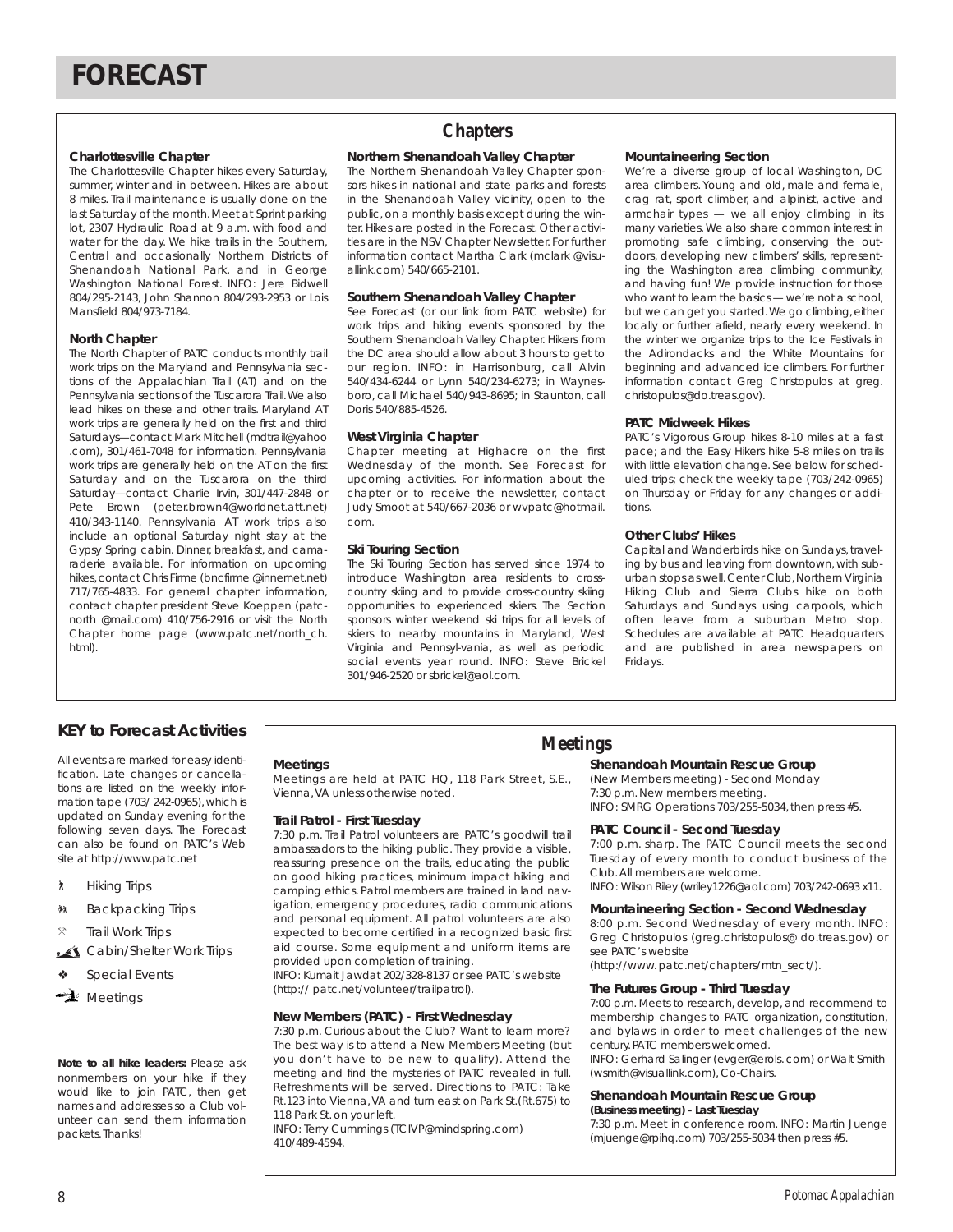## **September**

#### **1 (Friday) DEADLINE - October** *Potomac Appalachian* **Headquarters, Vienna, VA**

5:00 p.m. All items for the next issue of the PATC newsletter must be submitted on disk if possible to headquarters, or via e-mail or e-mail attachment to jns-bianca@home.com. Allow one week for postal service delivery.

#### **2 (Saturday)**

#### $%$  TRAIL WORK TRIP - South Mountaineers **Appalachian Trail, MD**

Do you have some spare time this long weekend? Why not enjoy the camaraderie of a work event and get dirty on the trail? Bring a lot of water, lunch, gloves, and boots. INFO: Mark Mitchell (mdtrail@yahoo.com) 301-461-7048.

#### **2 - 3 (Saturday - Sunday) CABIN WORK TRIP - Blackburn Trail Center Round Hill, VA**

SEPTEMBER — The weather is finally cooling off but we're still working feverishly. The big push is to winterize the basement water system before things really cool off! Help is needed to collect firewood and with lots of other small projects. Come for the day or spend the weekend. We'll share a meal on Saturday night. INFO: Bruce Clendaniel 410/820-7550 or Chris Brunton 703/560-8070.

#### **2 - 3 (Saturday - Sunday)** } **TRAIL WORK TRIP - North Chapter Appalachian Trail, PA**

Meet at US 30 and PA 233 at the parking lot of Caledonia State Park. Departure 9:00 a.m. sharp. INFO: Charlie Irvin 301/447-2848.

#### **2 - 4 (Saturday - Monday) M BACKPACKING TRIP - Otter Creek Wilderness Monongahela National Forest, WV**

Leaving Saturday morning, backpack four miles to our campsite where we'll spend two nights. Long dayhike on Sunday. We should be back to D.C. area by 6:00 p.m. on Monday. Wonderful place, but plan for rain and stream crossings. Group limit ten. INFO: Dave Wilcox (davewillcox@worldnet.att.net) 703/212-0991 or Gary Tobin 703/998-5057.

#### **4\* - 8 (\* Week starts Monday PM due to Labor Day) Shenandoah (North District) Trail Crews**

## **Shenandoah National Park, VA**

Housing and Meals: Crews will be housed at the Pinnacle Research Center near the Pinnacle Picnic Area in the Central District. Vehicles may be driven to the Center. Crewmembers will pack their own lunches; breakfast will be self-serve at the cabin. Dinner will be served at Skyland Lodge. A PATC District Manager will stay and work with the crew under the supervision of a Park Ranger. Donate a week (or more) of honest sweat and fun in exchange for meeting new people, and sleeping under celestial splendor. For details on this thrilling and rewarding opportunity, free grub, and crew shirt, leave your name and address on 703/242-0693 x12.

**5 (Tuesday) MEETING - Trail Patrol, 7:30 p.m.** 

#### **6 (Wednesday) MEETING - New Members (PATC)**,  $7:30 \, \text{m}$

#### **6 (Wednesday)**

#### **CLASS - Trekking in Nepal, Tibet and the High Himalayas (REI)**

#### **REI, Baileys Crossroads, VA**

7:30 p.m. Tank Ojha, Director of Himalayan Experience, will present an overview of the rich natural and cultural history of the high Himalayan regions of Nepal and Tibet. More than 50 cultures inhabit the region, affording travelers a unique opportunity to immerse themselves in cultural diversity, in the midst of some of the most awe inspiring terrain on earth. Tank, who grew up in far western Nepal, has served as a field geologist in the Himalayas for more than 15 years. His images and stories span more than 17 years of roaming the high Himalayas! INFO: REI 703/379-9400.

#### **6 (Wednesday)** ` **HIKE - Easy Hikers Washington, DC**

The Easy Hikers will hike 5-6 moderate miles in Battery Kemble and Glover Archbold Parks. Meet at 10:15 a.m. (note new starting time). To reach the starting point from the intersection of Arizona Ave. and MacArthur Blvd., proceed toward downtown on MacArthur Blvd. Turn left at the second street, Chain Bridge Rd. and follow Chain Bridge Rd. to Battery Kemble parking area on right. Bring lunch and water. INFO: Shirley Rettig 703/836-0147.

## **7 (Thursday)**

#### $%$  **TRAIL WORK TRIP - Happy Hour on the Potomac Potomac Heritage Trail, Arlington, VA**

6:30 - 8:30 p.m. Who says you have to drive for an hour to enjoy the outdoors? Join us for an afterwork hike and cleanup in your own backyard. We'll pick up trash and cut back overgrowth along the Virginia bank of the Potomac River. Please bring trash bags, gloves, and old shoes as it can be muddy. Also bring clippers if you have them. Park at the Windy Run pumphouse. INFO: Email <potomacheritagetrail@hotmail.com>, or call Tricia Meeks 703/979-2174, Dan Radke 703/528-2870, or Jim Egenrieder 703/527-3643.

#### **9 (Saturday) (Rain Date: September 23)** } **TRAIL WORK TRIP - Rock Creek Crew Rock Creek Park, Washington, DC**

8:15-11:30 a.m. We only meet once this month so you can get out for a weekend hike sometime in the rest of September when the summer crowds are gone from the trails. Meet at the Rock Creek Nature Center. INFO: Mark Anderson (mhacca@starpower.net) 202/462-7718 or Ranger Ken Ferebee 202/426-6834 x31.

#### **9 (Saturday)** ` **HIKE - North Chapter Link Trail, PA**

Link Trail Series #6 (final hike). Frew Rd. at Carbon Trail to Greenwood Furnace State Park and the Mid-State Trail. 11.6 miles with an elevation change of 900 feet. This section has some fantastic views of the Stone Valley from atop the ridge of Stone Mountain. INFO: Chris Firme 717/794- 2855 after 6:30 p.m.

#### **9 - 10 (Saturday - Sunday)** } **TRAIL WORK TRIP - Cadillac Crew Meadows Cabin, Syria, VA**

This weekend we're going to be clearing the area around Meadows Cabin and doing some much-needed weed control to help out the cabin overseers. Bring a lunch and water for Saturday noon. Community dinner on Saturday night. Overnight at Meadows Cabin. INFO: Fran Keenan (outdoorsnow@cox.rr.com) 703/938-3973 or Jon Rindt (jkrindt@erols.com) 540/635-6351.

#### **9 - 10 (Saturday - Sunday)**

#### **WORKSHOP - 13th Annual North District Trails Workshop**

#### **Mathews Arm Campground, North District, Shenandoah National Park, VA**

See article in the August *Potomac Appalachian* for more information. RSVP/INFO: George Walters (gjwalters@erols.com) 410/426-2724.

#### **10 - 15 (Sunday - Friday)**

#### } **TRAIL WORK TRIP - Massarock Trail Crew George Washington & Jefferson National Forests**

The Crew will stay at Camp Roosevelt Campground in the northern Massanutten Mountain. Caroline Furnace Lutheran Camp will provide meals and box lunches. You will need to bring your own tent, or sleep in your vehicle if you desire. The crew will continue constructing the Massanutten West Trail. Donate a week or more of honest sweat and fun in exchange for meeting new people, and sleeping under celestial splendor. For details on this thrilling and rewarding opportunity, free grub, and crew shirt, leave your name and address on 703/242-0693 x12. More information and an application is available on the web at www.patc.net.

#### **11 (Monday)**

#### **MEETING - New members (Shenandoah Mountain Rescue Group), 7:30 p.m.**

#### **11 (Monday)**

#### **MEETING - Hiking Committee Meeting Blackburn Trail Center, Round Hill, VA**

If you are a hike leader, you won't want to miss a rare meeting of your committee. We'll be talking about an entirely new focus for the hiking program, and your input will be essential for making a good decision. Come out and find out what's up, and help us launch the program. We'll meet at Blackburn Trail Center at 7:00 p.m. If you haven't seen the new road and building, it will also be a chance to take a look. We'll even provide dinner. Reservations/INFO: Todd Birkenruth (birky@earthlink.net), Susan Bly (sbly@aol.com) 304/258-3319, or Tom Johnson (johnts3@juno.com) 410/647-8554.

#### **12 (Tuesday)**

**MEETING - PATC Council, 7:00 p.m. sharp.**

#### **13 (Wednesday)**

**MEETING - Mountaineering Section, 8:00 p.m.**

#### **13 (Wednesday)**

#### ` **HIKE - Easy Hikers**

#### **Jug Bay, Patuxent River Park, MD**

Meet at 10:15 a.m. in parking lot near the office. 4 or 5 mile hike preceeded by 1.5-hour cruise on the "Otter" with park naturalist. Capacity 20 hikers. Directions: Beltway (I-95), Exit 11. Go southeast on Pennsylvania Avenue (MD 4) 6.2 miles to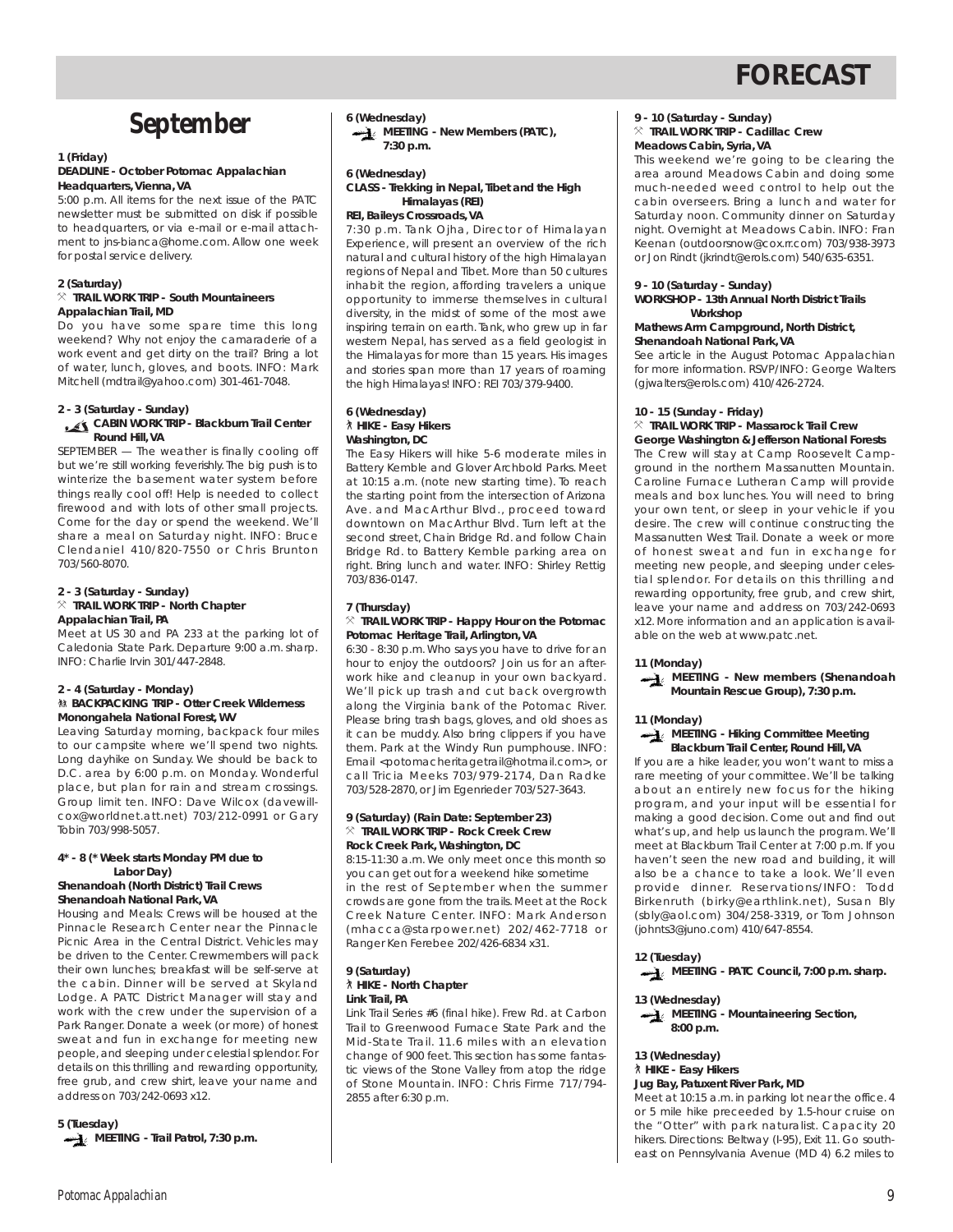cut-off for Crain Hwy. Bear right 0.2 miles to fork, then right again 1.8 miles to US 301. Ease right 0.6 miles to Croom Rd (Md 382), turn left and go 3.1 miles to Croom Airport Rd, turn left and go 2.1 miles to park entrance on left. Then 1.6 miles to Park Office. Reservations necessary. Bring lunch and water. INFO Henry Shyrock 202/479-4130 or Pauline LeMarie 202/484-2966.

#### **16 (Saturday)** } **TRAIL WORK TRIP - North Chapter Tuscarora Trail, PA**

For meeting place and other details, call Charlie Irvin, 301/447-2848.

#### **16 (Saturday)**

#### } **TRAIL WORK TRIP - South Mountaineers Appalachian Trail, MD**

Finally, some cooler air. And in the hills, the leaves are starting to change color. Join us for some fun work in the beauty of South Mountain. Bring water, lunch, gloves, and boots. Novices to trailwork welcome. INFO: Mark Mitchell (mdtrail @yahoo.com) 301/461-7048.

#### **16 (Saturday)**

#### ` **HIKE - Mason-Dixon Trail Series #8 Havre de Grace, MD**

A moderately paced 19-mile hike from Havre de Grace east to Elk Neck State Forest PA. A car shuttle is required. Mason-Dixon trail maps 7 and 8. INFO: Jack Thorsen 703/339-6716 or William Needham 410/884-9127.

#### **16 (Saturday)**

#### } **TRAIL WORK TRIP - Stonewall Brigade Shenandoah County, VA**

Great North Mountain on the VA/WV state line. Join the Stonewall Brigade at Wolf Gap Recreation Area at 9:00 a.m. to work on the Mill Mountain Trail and other trails on the mountain near Big Schloss. This popular area offers fine panoramic views of Trout Run Valley from the mountain crest. We will remove or break up rocks in the tread, build or clean and repair water bars, and remove brush and weeds. RSVP/INFO: Hop Long (mgrgnmd@hotmail.com) 301/942-6177.

#### **16 (Saturday)**

#### } **TRAIL WORK TRIP - Maryland Metrolites Cabin John Park, MD**

Join the Maryland Metrolites for a work trip in Cabin John Park, Montgomery County. We meet at 9:00 a.m. at the Nature Center parking lot off Democracy Blvd. Bring lunch, gloves, water, and high spirits. INFO: Liles Creighton 410/573-0067.

#### **16 - 17 (Saturday - Sunday)** } **Italian TRAIL WORKTRIP - North District Hoodlums North District, Shenandoah National Park, VA**

Don't makka' me breaka' your leg for this one, eh Louie? Hearty Mediterranean cuisine will be the reward for a good day's work on the Appalachian Trail in the North District of the park this weekend. No experience necessary — tools provided. Bring work gloves, lunch, and a smile. Overnight stay at Indian Run Hut within the park. Come for the day, stay for the evening meal, or spend the entire weekend. The crew meets at 10:00 a.m. at Piney River Ranger Station in the North District. RSVP/INFO: George Walters (gjwalters@erols.com) 410/426-2724.

#### **16 - 17 (Saturday - Sunday)**  $\times$  **TRAIL WORK TRIP Central District, Shenandoah National Park, VA**

Tired of that manufactured, air-conditioned "air?" Depressed because your cubicle is in a building with no windows? Have an almost overwhelming desire to \*thwack\* a perpetually bored and always-in-the-way teenager? Come out and help a crew of trailbuilders rebuild a section of the Appalachian Trail in Shenandoah National Park! That's right! Feel the satisfaction of your mattock well and truly striking the earth. Use the rock bar to move that immovable object of a boulder out of the way! Meet at 9:30 a.m. on Saturday at the Timber Hollow Overlook on Skyline Drive. Overnight accommodations at Pocosin Cabin. Reservations/INFO: Don White (whitedh@hotmail.com) 804/217-9700 x318 (w).

#### **16 - 17 (Saturday - Sunday) CLASS - Wilderness First Aid Annandale, VA**

A program of the Wilderness Safety Council, this eighteen-hour class includes classroom study, hands-on practice, and results in a two-year certification. The cost is \$140. Registration is limited to 25 people. More information and registration at: http://wfa.net. INFO: Christopher Tate 703/836- 8905.

#### **16 - 17 (Saturday - Sunday)**

#### **CABIN WORK TRIP - Blackburn Trail Center Round Hill, VA**

SEPTEMBER — The weather is finally cooling off but we're still working feverishly. The big push is to winterize the basement water system before things really cool off! Help is needed to collect firewood and with lots of other small projects. Come for the day or spend the weekend. We'll share a meal on Saturday night. INFO: Bruce Clendaniel 410/820-7550 or Chris Brunton 703/560-8070.

#### **17 - 22 (Sunday - Friday)** } **TRAIL WORK TRIP - Massarock Trail Crew George Washington & Jefferson National Forests**

The Crew will stay at Camp Roosevelt Campground in the northern Massanutten Mountain. Caroline Furnace Lutheran Camp will provide meals and box lunches. You will need to bring your own tent, or sleep in your vehicle if you desire. The crew will continue constructing the Massanutten West Trail. Donate a week or more of honest sweat and fun in exchange for meeting new people, and sleeping under celestial splendor. For details on this thrilling and rewarding opportunity, free grub, and crew shirt, leave you name and address on 703/242-0693 x12. More information and an application is available on the web at www.patc.net.

#### **18 (Monday)** ` **HIKE - Family hike Great Falls Park, VA**

Great Falls Park — Virginia side. Put your baby or toddler in a front or back carrier and join us for a hike — we'll determine the distance based on the group preference. INFO: Lauren Lang (LEvansAT94@aol.com) 703/631-9278.

**19 (Tuesday) MEETING - The Futures Group, 7:00 p.m.**

#### **20 (Wednesday)** ` **HIKE - Easy Hikers Wheaton Regional Park, MD**

Hike around scenic Wheaton Regional Park, with a visit to the fabulous greenhouse. Meet near the kids' rail station at 10:15, rather than our usual 10:00 am. Bring lunch and water. Directions: From the Beltway, take the Georgia Avenue North exit and go north a few miles to a right on Shonefield Drive (traffic light and small shopping center). Take the right-hand entrance down to the train station area. INFO: John Giblin 301/585-5172.

#### **20 (Wednesday) CLASS - Climbing in the Death Zone (REI) REI, Baileys Crossroads, VA**

7:30 p.m. Mountaineers have always found adventure and risk in high places, and the highest peaks have always been regarded with awe and respect. Above 18,000 feet, the human body can't get enough oxygen. Strength and judgment can fail, just when they are most necessary. The heights have always drawn adventurers to challenge the peaks, and the Himalayas have always presented the ultimate challenge. This video/slide presentation will take us on veteran mountaineer Chris Warner's four most recent Himalayan expeditions. We will travel from the summit of Cho Oyu (world's 6th highest) to the slopes of Shishapangma (where Alex Lowe and Dave Bridges were killed last fall) and on to Ama Dablam and Everest's North Ridge. The images will capture the brain-numbing reality of climbing in the Death Zone, and also show Tibetan and Nepali culture and landscapes. INFO: REI 703/379-9400.

#### **23 (Saturday)**

#### ` **HIKE - Northern Shenandoah Valley Chapter Central District, Shenandoah National Park, VA**

There are only four points in SNP that offer a 360 degree view. The Northern Shenandoah Valley Chapter is hiking to one of those high points — Mary's Rock. The trip will be about 3.5 miles with a total climb of 830 feet. This is a medium-easy hike with a few stretches that are moderately steep. We will pass the ruins of Meadow Spring Cabin and hike on the AT to the summit. INFO: Larry and Rita Bradford (bradford@shentel.net) 540/459-3571.

#### **23 (Saturday)**

#### } **TRAIL WORK TRIP - Potomac Heritage Trail Arlington, VA**

9:00 - 11:00 a.m.Want to help out but can't make a weekend-long commitment for a work trip? You don't have to! Join us for a hike and cleanup in your own backyard. We'll pick up trash and cut back overgrowth along the Virginia bank of the Potomac River. Please bring trash bags, gloves, and old shoes as it can be muddy. Also bring clippers if you have them. Park at the Windy Run pumphouse.

INFO: Email <potomacheritagetrail@hotmail.com>, or call Tricia Meeks 703/979-2174, Dan Radke 703/528-2870, or Jim Egenrieder 703/527-3643.

#### **23 (Saturday)**

#### **CLASS - Adventure Travel/Trekking Seminar (REI) REI, Baileys Crossroads, VA**

1:00 - 4:00 p.m. This free clinic provides useful guidelines to expand the possibilities and rewards of adventure travel and trekking. It is designed to assist you in planning happier, healthier and safer treks through regions where travel is less certain,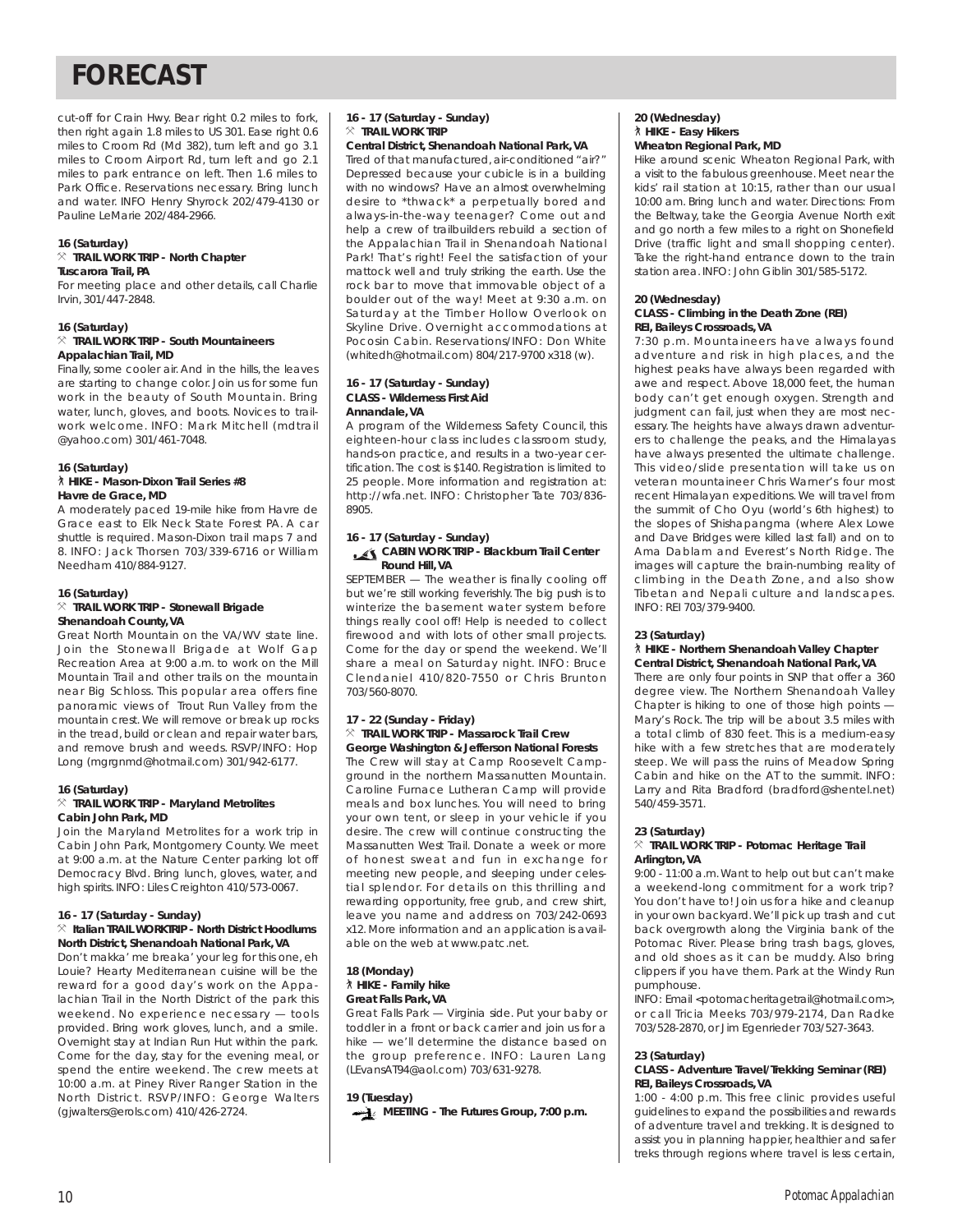and more adventurous. REI's veteran adventure traveler, Hans Sawyer, will provide helpful tips on gear, clothing, choosing a travel/trekking service, and the best seasons and destinations. Hans will discuss cultural orientation, overcoming language barriers, adventure travel photography, and negotiating the risks inherent in adventure travel. Hans will also present an audiovisual introduction to several popular trekking destinations, including Nepal, Tibet and Peru. Don't miss this great opportunity to expand your horizons! Register early! INFO: REI 703/379-9400.

#### **23 -24 (Saturday - Sunday)** } **TRAIL WORK TRIP - Cadillac Crew Gainesboro, VA (west of Winchester)**

Shockeys Knob. It's the end of September and time to close the Tuscarora Trail relocation project for the season. Join us for some final tread work and stories around the campfire. Bring a lunch and water for Saturday noon. Community dinner on Saturday night. Overnight at local cabin. INFO: Fran Keenan (outdoorsnow@cox.rr.com) 703/938-3973 or Jon Rindt (jkrindt@erols.com) 540/635-6351.

#### **23 - 24 (Saturday - Sunday) M** BACKPACKING TRIP - Natural History **Ramseys Draft Wilderness Area, GWNF, VA**

Join Bob Pickett on a weekend trip through this beautiful wilderness area. We'll hike 7 miles Saturday, along Jerry's Run Trail and the Shenandoah Mountain Trail to Hiner's Spring for the night. Sunday, we'll hike down another 7 miles through old growth hemlock trees and return along Ramseys Draft. Numerous stream crossings will be encountered both days and moderate ascent on Saturday. Hike limited to 8 people. Reservations/INFO: Bob Pickett 301/681-1511.

#### **23 - 24 (Saturday - Sunday)**  $\%$  **TRAIL WORK TRIP - Blue & White Crew**

**Central District, Shenandoah National Park, VA** The Blue & White Crew will start another major AT rehab in September (near Bootens Gap). Join us to learn the fine art of swinging a pick-mattock. We'll overnight at the historic Pinnacles Research Station and Day Spa, and will be joined on Saturday evening by a famous mystery chef from the National Park Service who'll cook awardwinning chili for the hard working PATC volunteers. INFO: Kerry Snow (KerrySnow@prodigy.net) 301/570-0596.

#### **24 (Sunday)** ` **HIKE - Meet the Trail Patrol Call for location**

Hike with the Trail Patrol and learn what the PATC's goodwill ambassadors do. These adventurous, dedicated men and women monitor the Club's nearly 1,000 miles of trails, helping people, instructing them in safe hiking practices, and reporting on the conditions of the trails. At the same time, we cover some of the best, and often little-known trails, while having a great time with like-minded friends. INFO: Kumait Jawdat 202/328-8137.

#### **26 (Tuesday)**



**26 (Tuesday) CLASS - Climbing in the Death Zone (REI) REI, College Park, MD** Same as 9/20 except at College Park. INFO: REI

## 301/982-9681.

#### **30 (Saturday)** ` **HIKE - GWNF circuit hike George Washington National Forest, VA**

Pond Run/Half Moon Mt/Old Mine Rd. circuit. Hike 8 miles at a slow pace with an elevation change of 1200 feet through varied terrain and to great views.We begin from the intersection of Old Mine Road and Waites Run Road (south of Wardensville, WV), hiking on the forest road until we reach Waites Run; then climb up the Pond Run (Tuscarora) Trail, through lots of hemlocks (enjoy them while they last), crossing the run eight times; stop for great view at new Half Moon Hollow Overlook; hike on Half Moon Trail until we reach remains of old fire lookout tower on ledges of the Half Moon Peak, stopping for five different views; return to the German Wilson Trail, hike north down ravine to Old Mine Road which we follow through beautiful woods to our cars. INFO: Walt Smith (wsmith@visuallink.com) 540/678-0423.

#### **30 - 1 (Saturday - Sunday)**

#### **CABIN WORK TRIP - Blackburn Trail Center Round Hill, VA**

SEPTEMBER — The weather is finally cooling off but we're still working feverishly. The big push is to winterize the basement water system before things really cool off! Help is needed to collect firewood and with lots of other small projects. Come for the day or spend the weekend. We'll share a meal on Saturday night. INFO: Bruce Clendaniel 410/820- 7550 or Chris Brunton 703/560-8070.

#### **30 - 1 (Saturday - Sunday) CLASS - Land Navigation Class (REI) Call for location**

Staying found is one of the most fundamental outdoor skills. Call REI Customer Service to register for our comprehensive map and compass skills class. The first day is spent in the classroom; the second is spent off-trail getting practical experience with new skills. The class fee of \$70 includes map, compass, UTM grid reader and class text. Register early! Space is limited! INFO: REI 703/379- 9400 or 301/982-9681.

**October** 

#### **1 (Sunday)**

#### **DEADLINE - November** *Potomac Appalachian* **Headquarters, Vienna, VA**

5:00 p.m. All items for the next issue of the PATC newsletter must be submitted on disk if possible to headquarters, or via e-mail or e-mail attachment to jns-bianca@home.com. Allow one week for postal service delivery.

**3 (Tuesday) MEETING - Trail Patrol, 7:30 p.m.** 

**4 (Wednesday)**

**MEETING - New Members (PATC), 7:30 p.m.**

**7 (Saturday)**  $%$  TRAIL WORK TRIP - South Mountaineers **Appalachian Trail, MD** This is a beautiful time of year to be in the woods.

Join us for a social, fun and challenging work event. Bring water, lunch, gloves, and boots. Don't miss out.

INFO: Mark Mitchell (mdtrail@yahoo.com) 301/461-7048.

### **7 (Saturday)**

#### } **TRAIL WORK TRIP - Maryland Metrolites Cabin John Park, MD**

Join the Maryland Metrolites for a work trip in Cabin John Park, Montgomery County. We meet at 9:00 a.m. at the Nature Center parking lot off Democracy Blvd. Bring lunch, gloves, water, and high spirits. INFO: Liles Creighton 410/573-0067.

#### **7 - 8 (Saturday - Sunday)**  $%$  **TRAIL WORK TRIP - North Chapter**

#### **Appalachian Trail, PA**

Meet at US 30 and PA 233 at the parking lot of Caledonia State Park. Departure 9:00 a.m. sharp. INFO: Charlie Irvin 301/447-2848.

## **7 - 9 (Saturday - Monday)**

#### **MR** BACKPACKING TRIP - Cranberry Wilderness **Cranberry Wilderness, WV**

Take advantage of this 3-day weekend and join us for a moderate backpack in this unique wilderness area. Fall colors peak and weather turns cooler earlier in this region. Would prefer early Friday afternoon departure for this further destination. INFO: John Koutze or Kathy McDermott 703/846-9207.

#### **9 (Monday)**

**MEETING - New members (Shenandoah Mountain Rescue Group), 7:30 p.m.**

**10 (Tuesday)**

**MEETING - PATC Council, 7:00 p.m. sharp.**

#### **11 (Wednesday)**

**MEETING - Mountaineering Section. 8:00 p.m.**

#### **14 (Saturday)**

#### } **TRAIL WORK TRIP - Rock Creek Trail Crew Rock Creek Park, Washington, DC**

8:15-11:30 a.m. Rock Creek park is a wonderful place to hike — or do trail work as we will do — in the fall. Come check out the beauty of the big D.C. trees. Meet at the Rock Creek Nature Center.

INFO: Mark Anderson (mhacca@starpower.net) 202/462-7718 or Ranger Ken Ferebee 202/426- 6834 x31.

#### **14 - 15 (Saturday - Sunday)**

#### } **TRAIL WORK TRIP - Cadillac Crew Vining Tract, Stanardsville, VA**

Thank goodness it's finally cooled down! Join the Cadillac Crew for a weekend of clearing and weed control on the Vining tract. We'll also be working on our pet project of uncovering the Cliff Trail. Bring a lunch and water for Saturday noon. Community dinner on Saturday night. Overnight at local cabin.

INFO: Fran Keenan (outdoorsnow@cox.rr.com) 703/938-3973 or Jon Rindt (jkrindt@erols.com) 540/635-6351.

**17 (Tuesday)**

**MEETING - The Futures Group, 7:00 p.m.**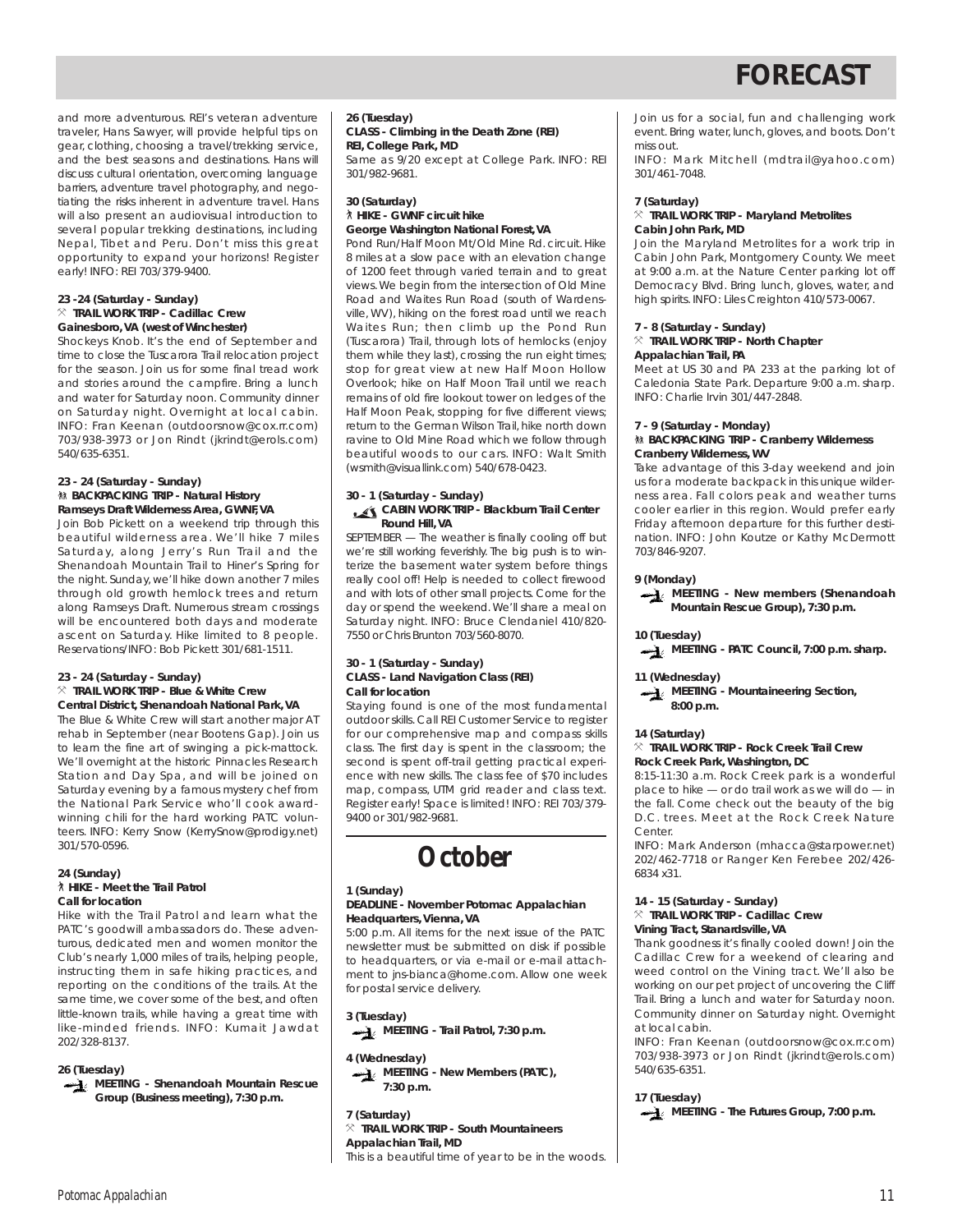#### **18 (Wednesday) CLASS - Backpacking 202 Headquarters, Vienna, VA**

7:30 - 10:00 p.m. The Trail Patrol presents the first of two classroom sessions for the Backpacking 202 course (see ad on page 5). The course provides the necessary skills for an early winter backpacking trip. INFO: Kumait Jawdat 202/328-8137.

## **21 (Saturday)**

#### } **TRAIL WORK TRIP - Stonewall Brigade Shenandoah County, VA**

Great North Mountain on the VA/WV state line. Join the Stonewall Brigade at Wolf Gap Recreation Area at 9:00 a.m. to work on the Mill Mountain Trail and other trails on the mountain near Big Schloss. This popular area offers fine panoramic views of Trout Run Valley from the mountain crest. We will remove or break up rocks in the tread, build or clean and repair water bars, and remove brush and weeds. This is the last trip on Saturday until after the hunting seasons. Trips will be on the third Sunday of the month beginning in November. RSVP/INFO: Hop Long (mgrgnmd@hotmail.com) 301/942-6177.

#### **21 (Saturday)**

#### } **TRAIL WORK TRIP - South Mountaineers Appalachian Trail, MD**

Who would be a fool not to go outside in peak autumn foliage!? Join the South Mountaineers for a fun and dirt-filled event.We do all kinds of work, depending on what is needed. Bring water, lunch, gloves, boots, and spunk. INFO: Mark Mitchell (mdtrail@yahoo.com) 301/461-7048.

#### **21 (Saturday)** ` **HIKE - Mason-Dixon Trail Series #9 Newark, DE**

A moderately paced 13-mile hike from Elk Neck State Forest, PA northeast to Newark, DE. A car shuttle is required. Mason-Dixon trail maps 8 and 9. INFO: Jack Thorsen 703/339-6716 or William Needham 410/884-9127.

#### **21 - 22 (Saturday - Sunday)** ` **HIKE/Camp - Natural History Camping Trip Pedlar District, GWNF, VA**

Join Bob Pickett on two day hikes and spend the night camping at the trailheads. We'll do the seven-mile Henry Lanum Trail (formerly the Pompey and Mt. Pleasant Trail) on Saturday and the 8-mile Hotel Trail on Sunday. Both trails are relatively easy, with moderate ascents and no substantial creek crossings. Saturday evening, we'll camp off trail, in an abandoned field, by a spring. Reservations/INFO: Bob Pickett 301/681-1511.

#### **21 - 22 (Saturday - Sunday)**  $%$  TRAIL WORK TRIP

### **Central District, Shenandoah National Park, VA**

Tired of the emotional drain caused by your ecotour? Somewhat soured on that digital cell phone that gives the world (i.e. boss, creditors, marketers, etc.) access to you 24/7 over a variety of media? Don't wanna see one more brake light, or make one more decision? Then come on out for a weekend in Shenandoah National Park. Make new friends, as you meet our regulars: Mr. Pulaski, Ms. McLeod, and others. Listen to stories by Dave, a former FBI Agent. Sit quietly on the porch of a rustic cabin, sipping whatever you've put in that cup, and just watching the sky. BYOB, we supply the food. INFO: Don White (whitedh @hotmail.com) 804/217-9700 x318 (w).

### **24 (Tuesday)**

#### **CLASS - Dancing on Mount Whitney (REI) REI, College Park, MD**

7:30 p.m. Reaching the summit of the highest mountain in the lower 48 was a real challenge for Debra Barclay, but with good planning, preparation, focus and determination, she finally stood on the summit.You can, too! Debra will present slides of her climb and discuss gear, planning, ways and means, and the experience of being "on top" for the first time, and her unique commitment to outdoor endeavors. Come on in and find out how to plan and fuel your outdoor adventures! INFO: REI 301/982-9681.

#### **25 (Wednesday) CLASS - Backpacking 202 Headquarters, Vienna, VA**

7:30 - 10:00 p.m. The Trail Patrol presents the second of two classroom sessions for the Backpacking 202 course (see ad on page 5). The course provides the necessary skills for an early winter backpacking trip. INFO: Kumait Jawdat 202/328-8137.

#### **25 (Wednesday) CLASS - Climbing Mount Whitney (REI) REI, Baileys Crossroads, VA**

7:30 p.m. Viewed from Lone Pine, CA, Mount Whitney's East face is a towering wall soaring to nearly three miles above sea level. And as you get closer, it just gets better! From the trailhead at Whitney Portal to Iceberg Lake, you gain 4,200 feet in less than 5 miles. Then it gets steep. Come along with local climber Mike McKenna, for a visual climb of Whitney by the East Buttress Route, to the summit at 14,496 feet, the highest point in the lower 48. Mike will also discuss planning, gear and ways and means for your own high adventures. INFO: REI 703/379-9400.

#### **27 - 28 (Friday - Saturday)**  $%$  **TRAIL WORK TRIP - North Chapter Tuscarora Trail, PA**

We will work in and around Cowans Gap State Park and will be staying overnight on Friday and Saturday at a cabin in the park. Reservations are required. INFO: Charlie Irvin 301/447-2848.

#### **28 (Saturday)**

#### } **TRAIL WORK TRIP - Rock Creek Park Crew Rock Creek Park, Washington, DC**

8:15-11:30 a.m. This is the final trip of the year and it's usually blessed with some fall colors in the giant canopy of Rock Creek Park. Help us get 40 miles of hiking trails ready for the winter (don't worry we won't tackle them all today). Meet at the Rock Creek Nature Center. INFO: Mark Anderson (mhacca@starpower.net) 202/462.7718 or Ranger Ken Ferebee 202/426-6834 x31.

#### **28 (Saturday)**

#### **CLASS - Mountain Landscape Photography (REI) George Washington National Forest, VA**

8:30 a.m. - 3:00 p.m. REI's resident nature photographer, Ed Neville, will lead this foray into mountain landscape photography. The setting will be the area around Big Schloss, on Great North Mountain in the George Washington National Forest. The class fee is \$75, and includes film and development. Registration/INFO: REI 301/982-9681 or 703/379-9400.

#### **28 - 29 (Saturday - Sunday)**

#### **CABIN WORK TRIP - Cadillac Crew South District, Shenandoah National Park,VA**

Schairer Trail Center, near Skyline Drive mile post 71. Join the Cadillac Crew as we help the cabin overseer of the Schairer Trail Center in SNP South District to spruce up the cabin grounds. Bring a lunch and water for Saturday noon. Community dinner on Saturday night. Overnight at the trail center.

INFO: Fran Keenan (outdoorsnow@cox.rr.com) 703/938-3973 or Jon Rindt (jkrindt@erols.com) 540/635-6351.

#### **28 - 29 (Saturday - Sunday) CLASS - Wilderness First Aid Annandale, VA**

A program of the Wilderness Safety Council, this eighteen-hour class includes classroom study, hands-on practice, and results in a two-year certification. The cost is \$140. Registration is limited to 25 people. More information and registration at: http://wfa.net. INFO: Christopher Tate 703/836- 8905.

#### **31 (Tuesday)**

**MEETING - Shenandoah Mountain Rescue Group (Business meeting), 7:30 p.m.**

#### **Want to submit something to the newsletter?**

- Make sure it gets to me by the first of the month preceding the month of publication.
- Send your news item, feature story, photograph, or idea to Bianca Menendez, preferably via e-mail attachment (jns-bianca@home.com). You can also mail floppy disks or typed text to the Editor (118 Park Street,Vienna,Va., 22180).
- To make my job easier, please omit fancy formatting (appropriate bolds and italics are fine). Instead write a note about how you'd like your text and graphics to appear.
- Text should be single space, with double spaces between paragraphs and no indentation. A nice, easy to read font like Arial or Times New Roman is preferable.
- If you type your submission, please don't make corrections on it. I scan typed pages, and the software doesn't know what to do with corrections. I'll fix your typos for you.
- News items should be 250-500 words. Features should be 500-1,000 words.
- I'm always looking for good pictures!
- Thanks for helping make this a great newsletter.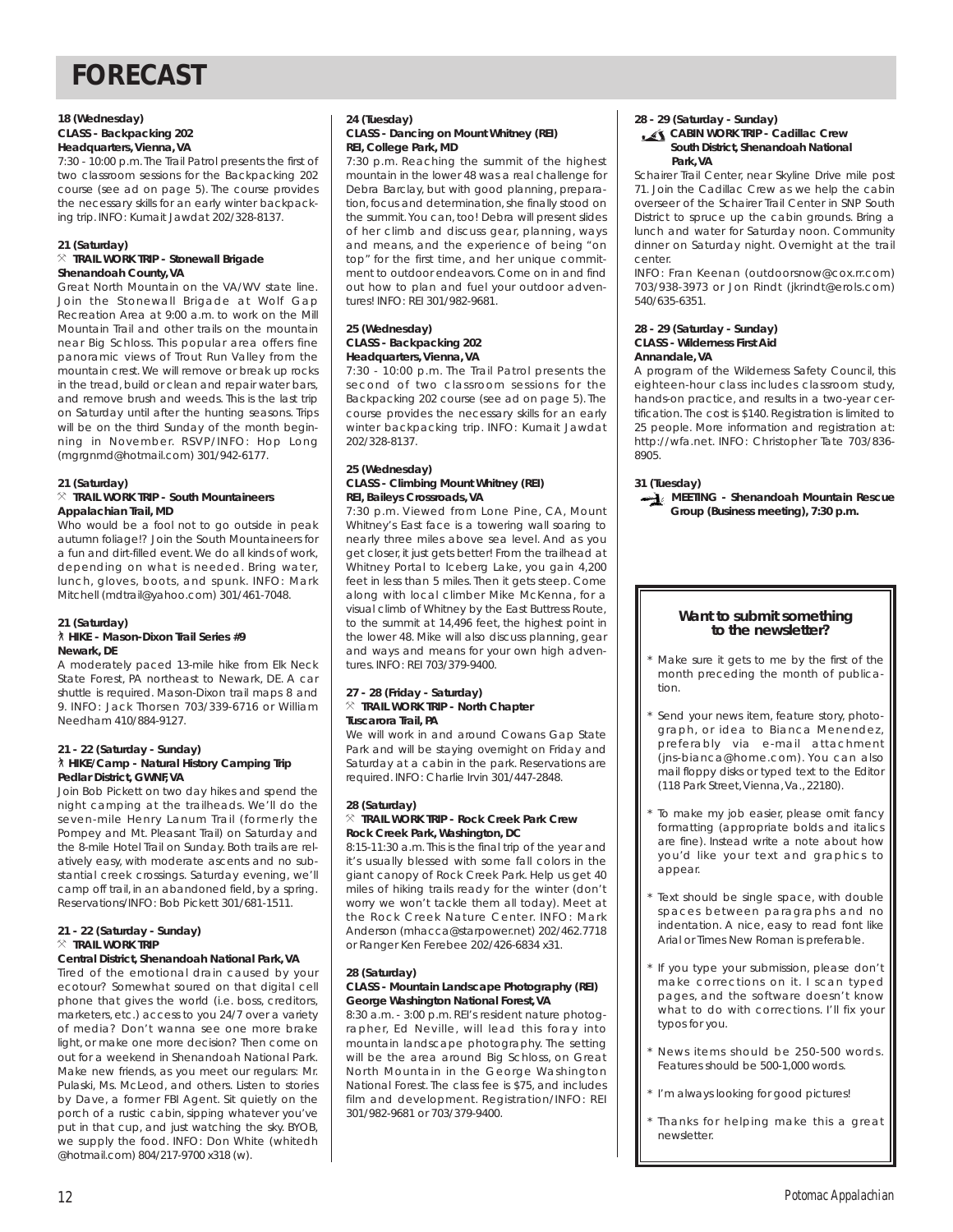

### *Rock Creek, from page 5*

- Tell them what Rock Creek Park means to you as a hiker and how excessive traffic detracts from your enjoyment of the Park;
- Point out that Beach Drive attracts suburban automobile commuters to D.C. when we should be encouraging

alternatives to driving such as Metro and bicycling;

Ask your Council member to urge NPS to adopt a plan that includes measures to restrict traffic on upper Beach Drive, at least on a trial basis.

> *—Mary Margaret Sloan Conservation Chairman and President of American Hiking Society*

## **PATC website at www.patc.net**

## **Appalachian Trail Museum**

Volunteers have started organizing an AT Museum. No site has been chosen yet, but it may be located near ATC headquarters in Harpers Ferry.

ALDHA is looking for donations for the displays. Suggested items include, gear from early trail hikers, items showing the evolution of gear, trail registers, signs, videos, guide books and maps, slide shows, and documents from hikers, trail committees, maintainers, and clubs.

Monetary contributions are welcome.

For more information, contact Larry Luxenberg, 914/634-0581, e-mail hiker778@aol.com, or Carla Lafleur, 413/737-8503, e-mail hrl@map.com.

## **Mike Karpie's Photo Tips: Lenses, Part Three: More on Lens Use**

 $\mathbf{W}_{\text{well}}^{\text{e}}$  all know that lenses affect size as know that the lens you select can also be used to alter the perspective in your scene? For instance, if you use a wide angle lens for a full-face portrait, your subject's nose might appear abnormally large. This is because a wide angle lens alters the perspective between the foreground (nose) and background (face) by making the foreground appear larger. This is a milder form of what is known as the "fish-eye "effect.

A telephoto lens does just the opposite, the background appears larger in relation to the foreground. If you have ever seen an image of a man leading his camel across the Arabian dunes silhouetted by an enormous setting sun, the photo was probably taken with a 1000MM lens. The long telephoto lens makes the sun look larger in relation to the man and his camel. This is known as the "pancake" effect. Your photo appears to be compressed and it looks as though the man can reach back and touch the sun. This effect is directly proportional to the size lens used.

So the next time you are on a ridgetop preparing to photograph a beautiful mountain scene, consider perspective as you make your lens choice. If you use a wideangle lens you will take in more of the scene, but the mountains may appear smaller in relation to the valley in the foreground. Use the telephoto lens and the

mountains will loom up to the viewer as if they are

crowding each other, but you may have to forfeit the beautiful valley. Photography is a science of choices. Each effect you alter may change another. The skilled photographer learns these relationships and works them to his or her advantage.

Next month: Fun With Filters

The archive of Photo Tips and sample photos can be found at:

http://www.geocities.com/mkarpie/tips.html *—Mike Karpie*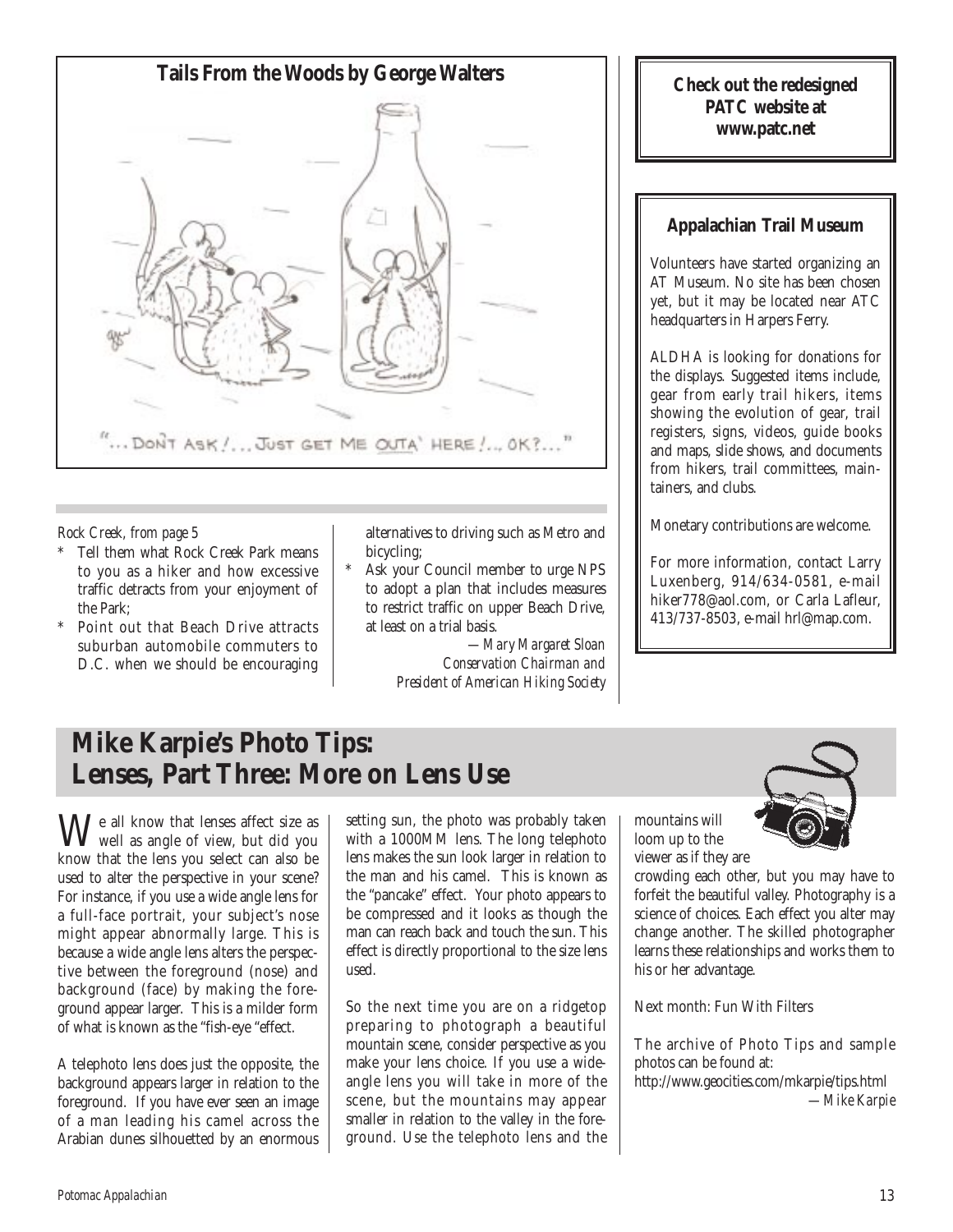## **NEW NOTICES**

**BEARS DEN HOSTEL** is recruiting volunteers willing to lead a series of workshops and programs and share what they know. The workshops are part of a continuing series of educational programs organized by Melody Blaney, manager of the hostel, and are held on weekends at the historic facility along the crest of the Blue Ridge, near Bluemont,Virginia.

Melody is looking for volunteers willing to lead or assist small group workshops in subjects such as environmental education, nature activities (such as bird watching), writing, painting, and preservation of wildlife and natural habitat. If you have a talent or passion in any of these areas and are willing to donate your time to educate others, please contact Melody Blaney (bearden@crosslink.net) at Bears Den Hostel, 18393 Blueridge Mountain Road, Bluemont, Va. 20135 or 540/554-8708. Bears Den Hostel is owned and operated by the Appalachian Trail Conference.

**SAFARI ANY ONE?** Safari camps in southern Africa put an age limitation on single travelers but not on a group of friends or relatives. As I want to see both the people and the animals of the region, I hope one to nine PATC members will join me in a 12-13 day mobile camping safari (some camp chores but more comfort) in spring 2001. As this issue goes to print, negotiations are only far enough along to have approximate costs (\$3,600-\$4,500 land cost plus \$1,200- \$1,500 round trip air from Dulles). By September, more details can be sent to interested people who send a self-addressed, stamped envelope to Paula Strain, 118 Monroe St, Apt 804, Rockville Md. 20850 or phone 301/340-6895.

**IRELAND HIKING TOUR:** Apr 27- May 7, 2001 (tentative) See the magnificent landscape of western Ireland on a 10-day hiking tour to the "most Irish" part of Ireland planned. The tour offers spectacular walking in ancient and unspoiled landscapes in the most fascinating and beautiful areas of County Clare and Galway. Destinations to be visited offer a rare chance to experience the people, culture, music, and landscape and include such gems as the mountains of Connemara, (Joyce and Yeats country), the stunning Cliffs of Moher, Killary Harbor (Ireland's only fjord), the Aran Islands, the dramatic Burren region and much more. Walk rugged mountains that soar above majestic coastlines, tread softly on orchid rich bogs, visit Celtic islands and explore mythic landscapes with expert guides with an in-depth knowledge of Ireland's history, archeology, and culture. Price (\$1,600-\$1,800 estimated) to include r/t airfare (DC-Ireland), ground transfers, 8 guided hikes with lunch, 9 nights accommodations with breakfast, most evening meals, and transfer to and from hiking locations. If interested, please call or e-mail the trip leader, Joan Burg, 5904 Mount Eagle Drive #1215, Alexandria, Va. 22303, (703) 960-1026 (joanburg@gis.net) for more details as they firm up. Initial deposit of \$300 is required to reserve your space.

## **CLASSES**

**LONG DISTANCE HIKING WORKSHOP** at Bears Den Hostel, Bluemont, Va. Join Bears Den Hostel Manager and 1996 Appalachian Trail throughhiker, Melody Blaney on October 14 and 15, 2000, for an informative weekend discussing and demonstrating backpacking skills required for a long distance hike. This workshop is designed for

## **NOTICES**

the beginner and experienced backpacker who is planning a long hike of any distance. Cost: \$40. Overnight lodging at the hostel is available for an additional cost (\$12 for members, \$15 for non-members, plus tax, per night). For reservations or information: Bears Den Hostel, 18393 Blueridge Mountain Road, Bluemont,Va. 20135; 540/554-8708; bearden @crosslink.net.

## **VOLUNTEER OPPORTUNITIES**

**THE SALES OFFICE** is looking for volunteers interested in working as little or as long as you can manage it—Monday through Friday between 9 and 5 p.m. If interested, please contact the Sales Coordinator, Maureen Estes, by either calling headquarters at 703/242/0693, ext. 19, or by e-mail at patcsales@erols. com.

**NOT INTERESTED IN WORKING OUTDOORS?** PATC has a continuous need for Headquarters Volunteers willing to help out with a variety of tasks—from manning the sales desk in the evening, to providing typing or office support. It takes a lot more than trail workers to keep the Club going!

INFO: Wilson Riley (wriley1226@aol.com) 703/242- 0693, Ext. 11.

**PATC OVERSEERS** get BIG discounts from the following merchants who support our volunteer programs: -Blue Ridge Mountain Sports (Charlottesville/ Tidewater)-20% -Hudson Trail Outfitters (DC Metro Region) 15% -The Trailhouse (Frederick, MD) 15% -Casual Adventures (Arlington, VA) 10% -Campmor (Mail Order via PATC HQ) 10%. Check the back page of the PA for the latest trail, cabin,and shelter overseer opportunities.And all PATC members receive a 10% discount from Blue Ridge Mountain Sports. Be sure to have your membership ID or overseer ID ready when you shop.

**SHENANDOAH MOUNTAIN RESCUE GROUP (SMRG)** is seeking people interested in wilderness search and rescue. New member orientation meetings are held every month at PATC headquarters. NO EXPERIENCE IS NECESSARY.INFO: SMRG Operations 703/255-5034, then press #5.

## **HIKING PARTNERS**

**SLOW HIKER (10 MILES PER DAY)** who has done 1200 miles of AT seeks companions for sections of the southern half: Catawba to Daleville,Va. (June 5-7), Daleville to Glasgow (June 8-13), Glasgow to Tyro, Va. (June 14-18), Tyro to Rockfish Gap VA (June 19-21), Franklin to Nantahala River NC (June 27-30), Nantahala R. to Fontana (July 1-3), Fontana to Davenport Gap (July 4-11), Davenport Gap to Allen Gap (July 12-16), Springer Mt. To Hiawasse, Ga. (Aug 2-9), Hiawassee to Franklin, NC (Aug 10-14), Allen Gap to Erwin, Tenn. (Aug 15-20), Erwin to El Park, NC (Aug 21-24), Elk Park to Damascus, Va. (Aug 25-31), Damascus to Troutdale, Va. (Sept 11-15), Troutdale to Atkins VA (Sept 16-17), Atkins to Bland VA (Sept 18-22), Bland to Pearisburg , Va. (Sept 23-26), Pearisburg to Catawba , Va. (Sept 27- Oct 3), Rockfish Gap to Front Royal , Va. (Oct 4-14). George Meek ("Poet") 703/875-3021 or gmeek@mciworld.com.

## **HIKING VACATIONS**

**WALKING HOLIDAYS.** This is an invitation for you to join a small party and enjoy a week exploring the Lake District of England or Northumbria. Holiday dates are July 8-15, August 19-26, September 9-16 for Lake District tours or June 10-17 or July 1-8 for Northumbria tours. INFO: Derek Teasdale, 0044/191-2520752, DTeasdale1@aol.com, or http://members.aol. com/DTeasdale1/

## **LOST and FOUND**

**LOOKING FOR THE RIGHTFUL OWNER** of a 1996 Finisher Bar found on the trail during the 2000 Dogwood Half-Hundred. Call Pat Fankhauser at 703/242-0693, Ext 17.

## **WANTED/FOR SALE/ FOR RENT**

**NEEDED FOR BLACKBURN TRAIL CENTER**. Wooden porch furniture and picnic tables. Call Chris Brunton 703/560-8070

**FOR RENT:** Canaan Valley four seasons resort vacation home "Chamonix." New four bedroom, two bath, fireplace, hot tub, deck, BBQ, all amenities. Beautiful wooded mountain location near hiking, biking, skiing, and fishing. \$450 for three nights (summer rate). Call 800/633-6682 or e-mail: rentals@timberlinerealty.com. Ask for "Chamonix" #82 Mountainside.

**WANTED:** Someone with pickup truck to take away a truckload of firewood (blue ash cut down January 12, 2000). Wood is stacked in Bernie Morgan's back yard (Hyattsville, Md), accessible by a wide alley.We periodically carry our seasoned wood to cabins by car but cannot long store this large amount and hope it might be useful to a Club member. INFO: Bernie and Mary Morgan 301/864-1324.

*Notices are published free of charge for PATC members only. PATC cannot vouch for any of the advertised items. No commercial advertisement or personal notices unrelated to hiking will be accepted. Deadline for inclusion is the first day of the month preceding issuance of the newsletter. Notices will be run for 3 months unless we are otherwise advised.*

## **PATC Annual Meeting 15 November 2000 Elks Club, Fairfax, VA**

Come vote for the Club's officers and catch up with friends!

**Check out the redesigned PATC website at www.patc.net**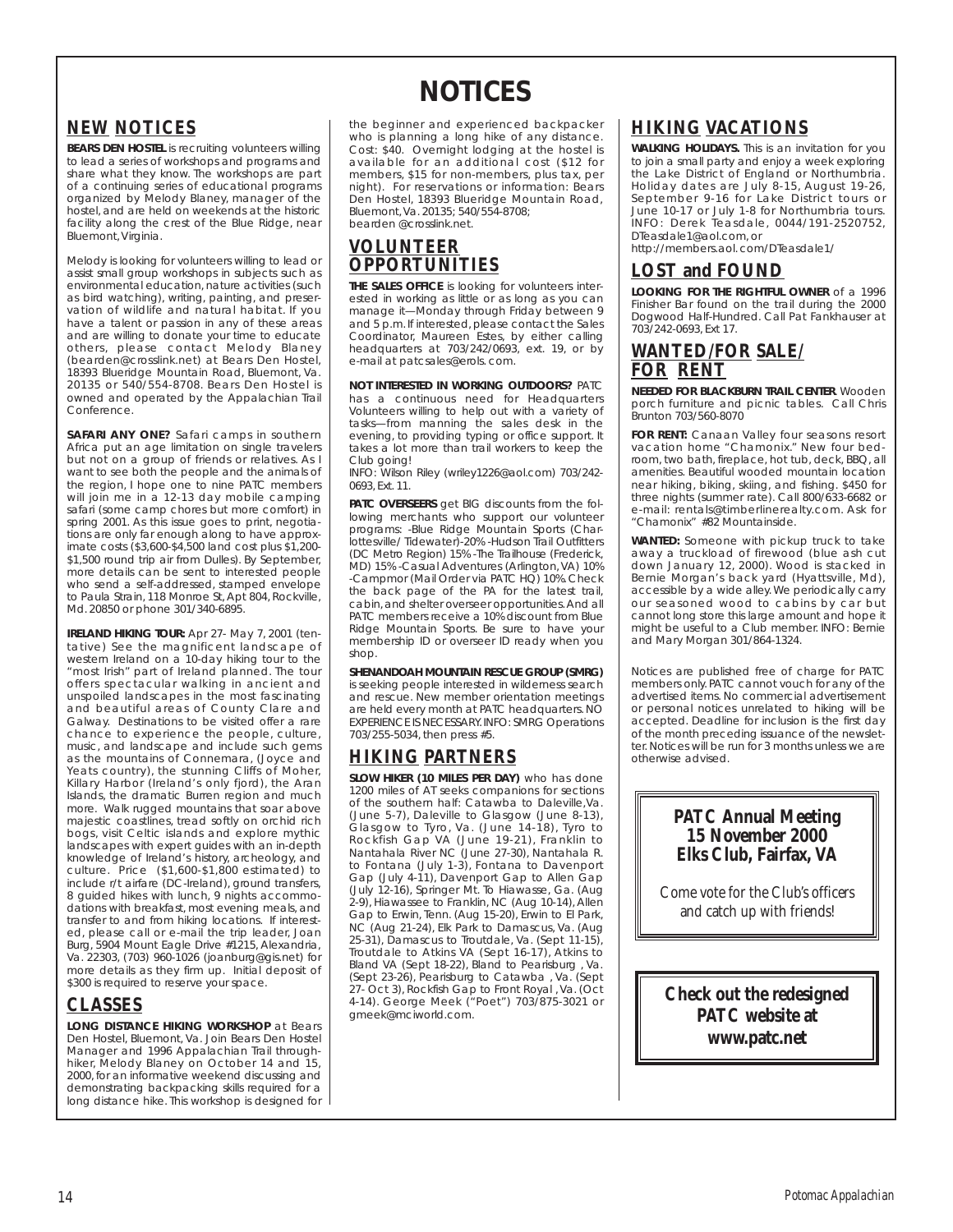## **Donations**

PATC wishes to thank the following members and supporters who have recently given donations to the Club. Our mission of protecting the Appalachian National Scenic Trail and side trails throughout the Virginia, West Virginia, Maryland, and Pennsylvania is assured through generous donations from you.

Names listed with (\*\*) are donations made in memory of PATC member and hiking companion, Alice Deming Ruddiman, who died July 13, 2000.

Names listed with (\*) are donations made in memory of PATC member Eric J. Thomas (February 27, 1970 - May 7, 2000). Eric was born in Washington, D. C. and spent most of his life in Oakton, Va. A graduate of Oakton High School in 1988, he loved music, sports, and outdoor activities.

### **CONTRIBUTOR (\$25 to \$99)**

Adventures, Inc.\* Laurent Andre and Jane Towler Robert L. Asher Beatrice Barnes Robert P. Beliles\* Topher Bill Tim and Kathleen Canedo\* Carey Limousine Indiana\* Jane Christiansen\*\* Don R. Dailey\* Cynthia and W. V. Deutermann Robert Dircks, Jr. David and Nancy Dunaway\* Ruth Durloo Tom and Jane Early Gary and Elizabeth Eckert\* Mr. and Mrs. Ron Enlow\* Eric and Edna Essington Carol Fitzgerald and Clyde Newman Andre and Holly Fontaine Lee and Emily Foster

Sally Garland Lotte Goldman Rufus D. Harris William and Kimiyo Hutchinson\*\* Donna W. Johnston\*\* Mr. and Mrs. G. R. Karsner\* Charles and Elisabeth King J. S. King Aimee Kratts Mr. and Mrs. Alfred Lagasse \* Nancy L. Lake Dorothy B. Lobdell\*\* Jack Loder Jim Luther Mrs. Ann Marquis\* Jack Meiners and Mary Massey\*\* Albert and Kathleen Miller \* Bernard and Mary Morgan Harold E. Morgan, Jr.\* Diana Niskern M. J. Oakberg and P. J. Dowd David E. Over Gary and Gayle Parsons Lloyd A. Parriott Michael S. Petty Michelle R. Powell Mr. and Mrs. William Reller\* Jonathan Robertson Irving M. Rothstein\* Thomas Sakowski\* Joe and Nancy Schifrin\*\* Warren and Myrtle Sharp Somers H. Smith, Jr. Kenneth A. Stibolt Eleanor Stoddard Samuel and Grace Tucker Cornelius and Patricia Van Cott Walter and Luella Wells

### **SUPPORTER (\$100 to \$499)**

Richard and Sharon Anderson\* Carey Detroit\* Carey Limo. of Tampa Bay\* Scott Holmes and Katrina Catron

Mark and Denise Christiana\* Francis T. Colman\* Mr. and Mrs. John Driscoll\* Mr. and Mrs. George A. Fulton\* Joni Hodgson\* Joe and Bets Johnson Mr. and Mrs. Douglas Johnson\* Michael C. Lasky, Esq.\* Mr. and Mrs. Bruce P. Leone\* J. Randall Minchew Nicholas J. St. George\* Mr. and Mrs. Richard Sutton\* United Air Temp\* Mr. and Mrs. Samuel A. Tucker\*\* David E. Wilcox

## **FRIEND OF THE TRAIL (\$500 to \$999)**

### **PATC PARTNER (\$1,000 to \$9,999)**

Carey International, Inc.\* Eastern Mountain Sports Maureen Harris Recreation Equipment Incorporated Helen Wiese

#### **LIFE BENEFACTOR (\$10,000 TO \$49,000)** Sam Moore

**PRESIDENT'S CLUB (\$50,000 and above)** Clifford Firestone Philip Stone Bert and Elizabeth Vos

Life Memberships were purchased recently by Ric Nauen on June 16, John Shannon on July 6, and Keith A. Boswell on July 26. Life Memberships can be purchased for \$500 (the spouse of a Life Member \$250), which is allocated to go into the Club's Endowment Fund. ❑

## **PUR Filter recall and replacement**

PUR is advising that the "Stop Top" attachment cartridge for PUR filters Explorer, Scout and Voyageur is potentially unable to remove bacteria from untreated water. PUR is offering a free update kit by calling Recovery Engineering at 800/319-7735 or through their website at http://www.purwater.com/camping.shtml. PUR advises that you can continue to use your filter in the meantime by following the directions for handling "Difficult or Extreme Water Conditions." Thanks for this alert from Andy Hiltz!

*—Kathy Murphy*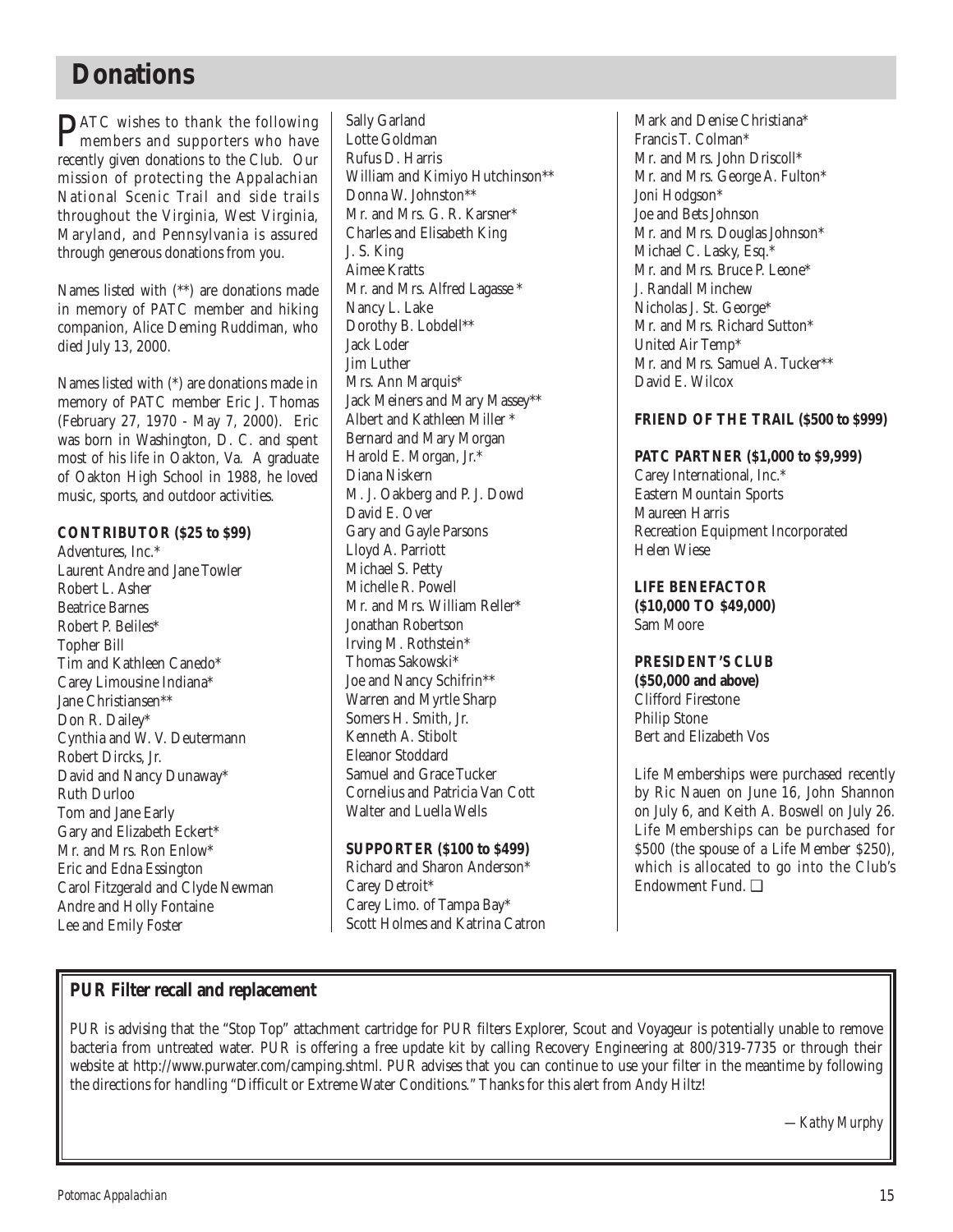### *Building, from page 4*

they must build about 1,000 feet of new tread.

Knowing the start and end points, the crew explores the hillside, inserting little flags to mark a path. They use a clinometer to be sure the grade of the path is not far from 8 percent, and they note the irregularities of the hillside and the location of natural drainage areas, rock outcrops, trees, and brush. They may also work down from the end point to the start to see how it looks when descending. They may mark alternate routes and debate the merits of one over the other. They may dig into the hillside in places to see how difficult the digging is and whether certain rocks can be moved. They choose where the switchbacks will be, influenced by boundaries between private and public land and by rocky or steep areas of the hillside.

Suppose the steepness of the hillside varies between 20 percent and 40 percent. The steepness of the hillside will influence where the crew puts the new tread, but the crew must still build 1,000 feet of new tread if it aims for an 8 percent grade.

The tread will be about three feet wide. There are various ways to construct a threefoot-wide walking surface on a steep hillside, and we'll deal with that in Part 2. However, both crews will build tilted, or outsloped, tread.

## **Outsloped Tread**

The best way to understand outslope is to imagine yourself walking up the centerline of the tread. You register the 8 percent grade as steepness. If the tread is also outsloped, the tread feels tilted. When the higher part of the hillside, the upslope, is on your right, the tread will feel tilted down to the left. The amount of outsloping is usually under 2 percent, so you may not even notice it.

An outslope is built into the new tread so that water runoff coming off the upslope will cross the tread and flow onto the area of the hillside below the tread, called the downslope. Outsloping the tread helps to ensure that runoff will not get trapped in the tread and flow along it.

Both crews avoid placing rocks along the downslope edge of the tread. A line of rocks along the downslope edge may look nice, and it gives some people a sense of security on a steep hillside, but it will quickly develop into a dam that traps runoff, preventing it from going over the downslope edge.

Both crews outslope their new tread, smooth it, and pack it down to form a hard, smooth, tipped surface. It will be very inviting when it is finished!

Will it still be inviting one year, five years, 10 years later? What happens to the new tread as the seasons go by? As the trail traffic goes up and down the mountain on it?

Without traffic, a properly built sidehill tread will change very little over the years. The trail traffic is the problem.

## **Seasonal Effects**

Consider the seasonal effects on the tread, assuming no trail traffic. In the summer, the compacted tread dries to a hard surface, so hard that heavy runoff from a thunderstorm may simply run over the surface, unable to penetrate the packed earth.

When steady fall rains come, the tread gets wetted—some moisture runs across the tread and some passes into the subsoil. Leaves also fall onto the tread—some blow away, some get stuck to the tread.

When winter comes, the moisture in the ground freezes, perhaps four or five inches down. On a warm day, the surface thaws, then refreezes during the night. Additional moisture from rain or melted snow cannot penetrate the frozen layer and gets trapped in the freeze-thaw layer. The top layer of the tread becomes saturated with water—an inch or more of frozen mud.

Eventually, spring arrives with a big thaw, and the trapped moisture descends into the subsoil. The tread remains damp from spring rains, then dries out in the warmer weather of summer.

## **Trail Traffic Effects**

Initially, all the trail traffic follows the centerline of the new three-foot-wide tread. The centerline gets scuffed by boots. In the National Forest, it also gets chopped by horse hooves. During the summer, the powdery dirt that is scuffed loose by boots and hooves is washed away in the flash runoff of a thunderstorm. Our smooth, flat, outsloped tread begins to erode along its centerline.

Heavy runoff probably still crosses the tread onto the downslope, but light runoff flows down the depressed centerline of the tread, sweeping loose dirt with it. Light runoff may also deposit a thin layer of silt along the downslope edge.

Fall rains soften the packed earth, and bikes traveling the centerline on a rainy day may leave grooves along the tread, increasing the likelihood that runoff will flow downtrail in the groove instead of flowing over the downslope lip.

Winter comes. When the mud layer thaws on a warm day, all trail traffic slips in the mud, often displacing the top inch of dirt. Descending bikes skid around curves, plowing mud toward the outside of the curves. The centerline of the tread becomes more depressed, and the downslope edge may develop a dam of mud.

Within two years of moderate trail traffic, the tread's outslope may be compromised, and most runoff may be flowing along the tread until it is diverted onto the downslope.

Next month: In Part 2, we'll see what the trail crew does to anticipate the damage to the new tread that is caused by trail traffic and seasonal effects. ❑

> *—Wil Kohlbrenner leads the Massanutten Crew and is an occasional member of the Cadillac Crew.*

## **Trail-Building Terms**

**Tread:** The walkable surface of a trail. Upslope and downslope: Areas of the hillside above and below the tread.

**Uptrail and downtrail:** Directions along the centerline of the tread.

**Grade:** A measurement of the steepness along the uptrail direction, expressed as a percentage. Most hikers go up an 8 percent grade without difficulty. (That's eight feet of elevation gain for 100 feet of horizontal movement.) Most hikers tire quickly on grades greater than 15 percent.

**Outslope:** A gentle tilt of the trail surface that allows runoff to flow over the edge of the tread onto the downslope.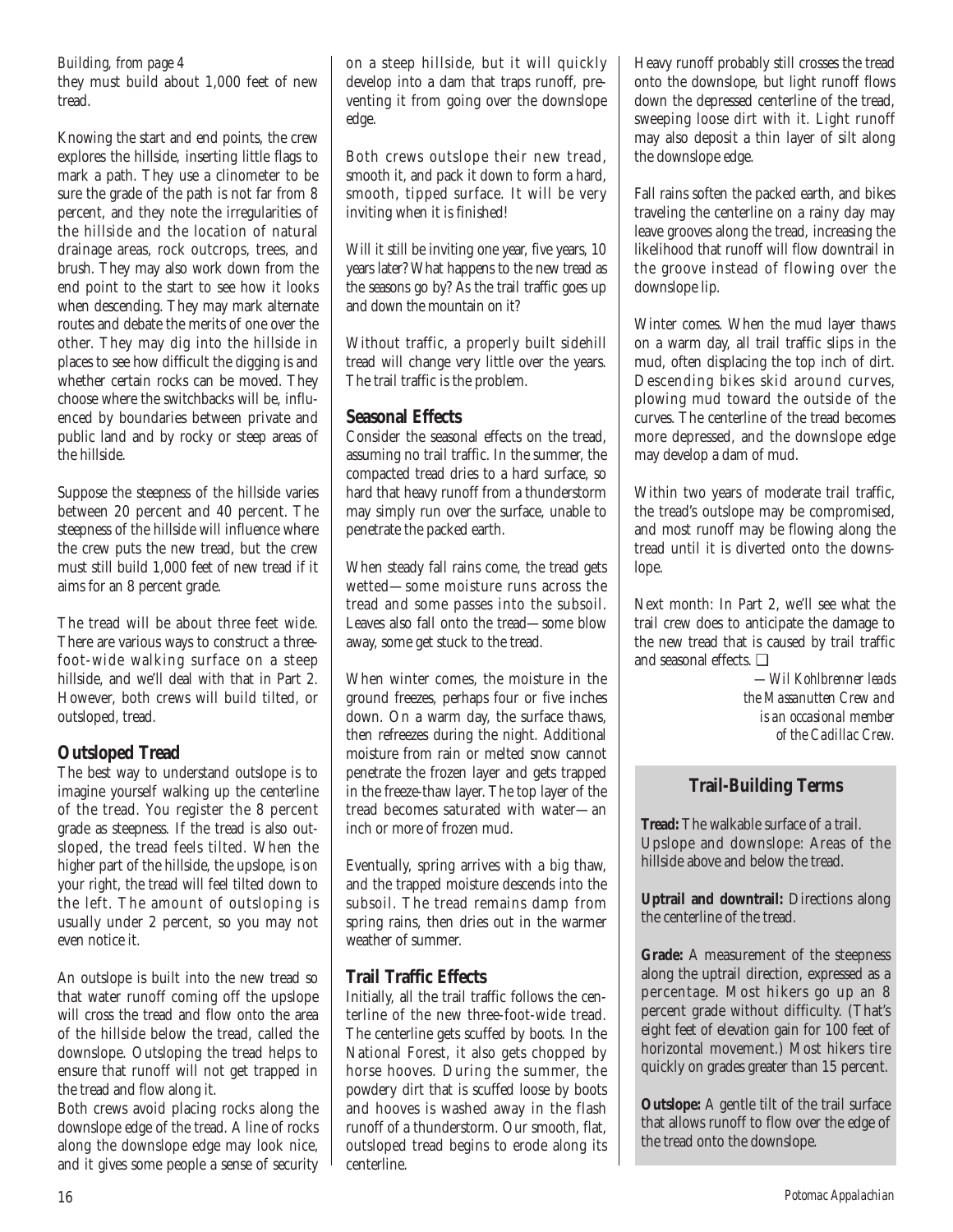### **Puddle of Dust**

Just south of Route Fifty, that snaky witticism of a highway where the taillights out of sight around the bend are likely your own, I completed my ranger arrangements, planted my mop-handle staff firmly in a dust puddle on the Appalachian Trail, and adventured away.

Three days later, having eaten nothing but Bis-quick, beans, and gorp, I re-greased at a lodge on the Sky-Line Drive on Virginia ham and brown eggs trading exaggerations with a north-traveling cruiser (a hiker doing the entire 2,000 mile trail). He told me stories of bears following back-packers, and the restuarant exit sign echoed; "...back-packers beware...of the bear(s)."

I spent the day on Stony Man, climbing, tasting the mountain. Closer to four thousand, flavors hesitate and splinter as hardwoods yield to balsam pine. The mountain and I peak—together. I recalled warnings and tied off my pack fourteen-feet up a scruffy conifer. I gorped, Tanged, and went rock climbing.

After a perilious shinny to the forehead of the 'Man', I sampled the ingredients of the rare air, and like a deep breath inhaled the sights of the valley. With the south fork of the Shenandoah curling and obliging, you could see the Allegheny Range in West Virginia, fifty miles away. The evening fog issued by the river was swelling, filling the valley. I watched long and spilled into it.

I drifted back to the mountain, and found I was fog-tied in the bone-breaker rocks. The bear stories drifted in also, and every twist-turning rackety leaf that moved was suddenly, a six-hundred-pound ill-mannered mother-bear with red-rimmed eyes and an attitude.

> There was no sleep. Fake dawn and I crept carefully to the camp-site. The tie rope was dangling, the pack was torn down, and the ground was dust-whitened by Bis-quick.

I touched once at two-thousand, again at one, and with six mother-may-I giant-steps—spanned the miles to my green and gold Vega GT. I negotiated no turns, ascended no grades, did not slow or stop through the perilious mountains until I was safe in Clarksburg one-hundred-and-eighty miles away.

\* \* \*

When I look back, in time, the animal who ate my tang and redistributeded my bis-quick, probably had bandit-eyes and a striped-grey tail. But—looking away—I shall never forget the resolute stance and odious eye of the bear who found me in a fog that night on the trembling mountain.

—Jerry Hoff

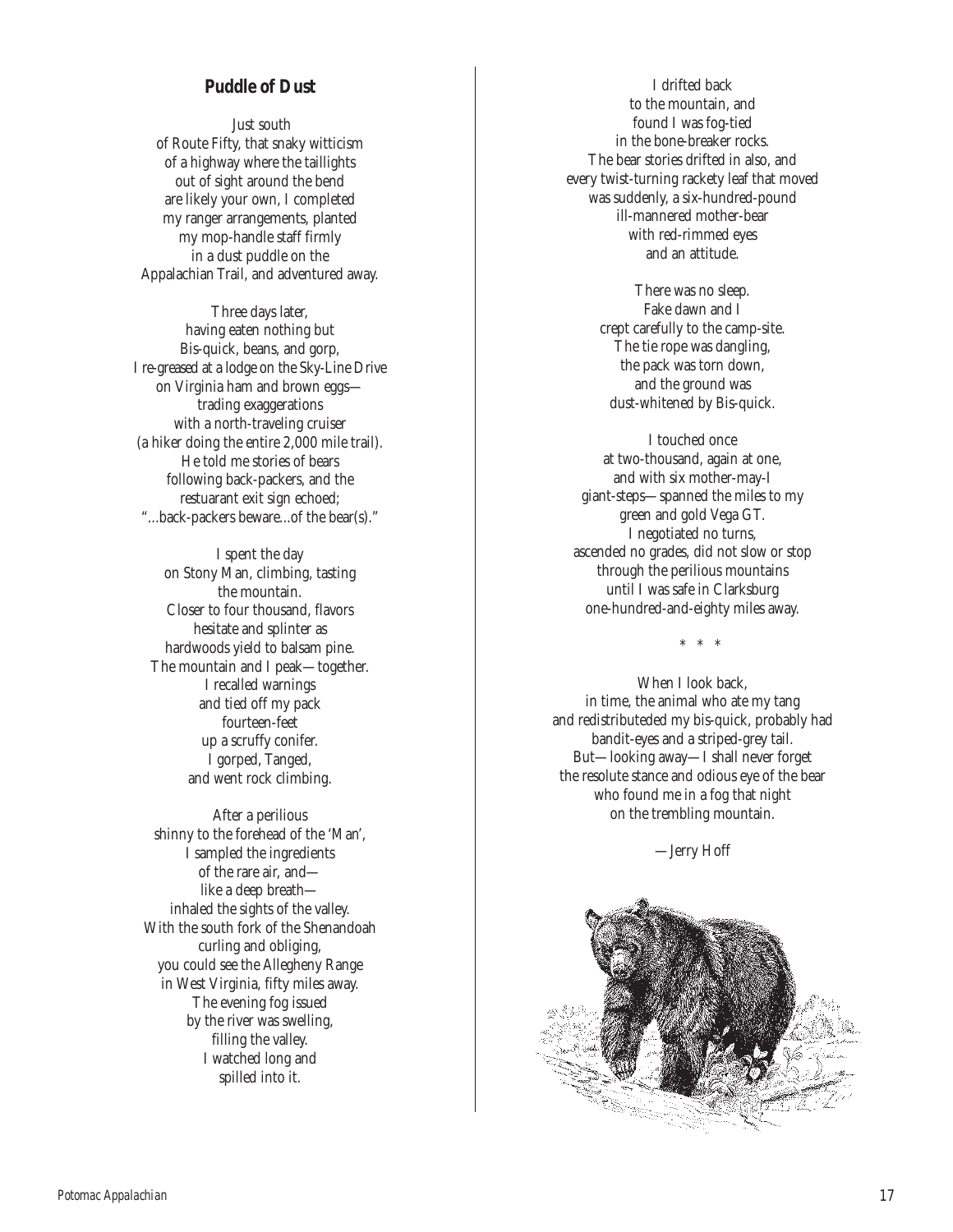## **Trailhead**

 $\mathbf{W}$ ith the jet stream dipping over the mid-Atlantic states for most of the month, the cooler than usual July was conducive to trailwork. Just as well, because the trailside vegetation is beckoning all overseers to trim back the briars, poison ivy, nettles, vines, locusts, and other small trees branching out into the open trail space. In addition to the trailside problem, the excessive growth and heavy rains are clogging waterbars and other drainage structures. More than a few overseers have been heard to say that they are ready for the growing season to be over with.

## **Gypsy Moth**

SNP's forest health specialist, James Akerson, reports there is increased gypsy moth activity over much of the previously infested area in the Park and in Virginia. The Massanuttens and areas of Great North Mountain are more actively infested than the Park. The Virginia Forestry aerial recon working-group detected a few-acre "defoliation" spot near Mathews Arm Campground. They also found large defoliation zones in Loudoun, Fauquier, Clarke, Frederick, Warren, Shenandoah, Rockingham, and then further south in Bath, Alleghany, Botetourt, Bedford, Amherst, and Rockbridge counties. So it's all around us.

Our own park-wide monitoring shows elevated populations and activity, but no "defoliation" zones other than the Mathews Arm site. The heightened activity was aided by the droughts of 1998 and 1999 that discouraged Entomophaga maimaiga fungus, which attacks the gypsy moth in the caterpillar stage. Many of us expect the gypsy moth levels to drop again after this year of normal spring and summer rains. That remains to be seen, but we are finding many cadavers indicating fungus presence, and samples are being assayed. Others are cooperating on research for next year that will test the benefit of watering under trees to encourage the fungus and aid gypsy moth control.

## **AT Use in SNP**

Appalachian Trail use in the Park continues at near record level reports Shawn Green, Park Trails Coordinator. For the year, 896 north-bound AT through-hikers and section hikers have registered for backcountry permits at Rockfish Gap. This is down 17 permits from the same period last year.

During June 2000, 462 backcountry permits for AT through-hikers were issued at Rockfish Gap. The second and third weeks in June have seen approximately 20 long-distance AT hikers entering the Park each day. Use in July typically drops off to 5 AT-through-hikers entering the Park each day. However, this year use of the AT by youth groups continues at high levels.

## **Summer Trail Crews hit the South District**

For the longest time it appeared that the crews might get cancelled due to lack of applicants, but thanks to the recent article in the *PA*, headquarters was flooded with last-minute applicants, and both weeks of trail crews were filled up. At the time of this writing it appears that credit for greatest distance traveled to participate in the trail crews will go to Allen Poole, from Manteo, NC.

The first crew met at Schairer Trail Center Sunday evening, July 30th, for introductions, orientation, and some of Pete Gatje's fine outdoor cooking. Dave Fellers led the first crew and Mike Karpie led the second. Roger Doval served as the NPS summer crew supervisor. Special thanks to Shirley Strong and the rest of the Schairer maintenance crew for all their hard work in preparing the center for the volunteer crews.

## **Never Ending Repair**

July was a busy month for the Blue and White Crew. Two weekend trips and a weekday crew (organized by Dan Dueweke) were all spent on several sections of the AT in the Central District of SNP. The 1st and 2nd found the crew finishing up last year's rehab project near the South River picnic grounds. Except for a small stretch near the South River Road, the section of the AT is now completely repaired following several years of dramatic storm damage. The crew dug new sidehill, removed rootballs and boulders from the tread, and installed numerous drainage control features.

On July 27th, Dan's weekday B&W contingent did battle with the dreaded sidehill creep on the trail to Mary's Rock overlook. SNP Trails Supervisor CT Campbell pointed out areas where 70+ years of gravity had slowly narrowed the treadway to the point that hikers were walking along the cribwall. Using pick mattocks and rock bars, Dan Dueweke, Charles Hillon, and Topher Bill beat back the mountain just enough to fashion a stable bench. Then, under the keen hand of Mr. S.V. Dove, the roughed-out sections were graded back to their original condition.

Finally, the last weekend of July was spent on a new rehab project near the junction of the AT with the Crusher Ridge Trail. The trail (a series of long switchbacks) had eroded over the last few years. The B&W Crew regraded the section and installed waterbars and checkdams along the steep grade. Saturday and Sunday lunches were a hearty smorgasbord of gnats and sweat. The Crew expects to finish the project in August.

## **All It Takes Is One**

The "one man trail crew", Ray Galles has returned (between section hikes of the AT) to volunteer for the summer with the Park and to help out on trouble areas in the North District. His handiwork can be seen from Jenkins Gap to South Marshall to Elkwallow. Thanks Ray!!

## **Biased, I Think Not**

Chris Brunton, District Manager for Harpers Ferry to Ashby Gap in Va., recently completed hiking from the AT southern terminus, Springer Mountain, to the Smokey's. His comment—PATC trails are better maintained than that part of the AT!

## **Tuscarora Relo Dedication**

After five years and hard work by over 150 different volunteers, the Tuscarora relocation project at Shockeys Knob was formally dedicated in early July. The relocation takes the trail off a hard surface road and routes it through the woods and onto picturesque Shockeys Knob before rejoining the Tuscarora in West Virginia's Sleepy Creek Wildlife Management Area. Tom Johnson, PATC VP for Operations, stated "now if we can just get the trail off the road all the way to Gore, Va." Looks like Cadillac Crew's work in this area won't end soon.

Some forty plus trail crewmembers, local residents, and PATC officials participated in the dedication. After encouraging words from Walt Smith, PATC President, and *See Trailhead, page 19*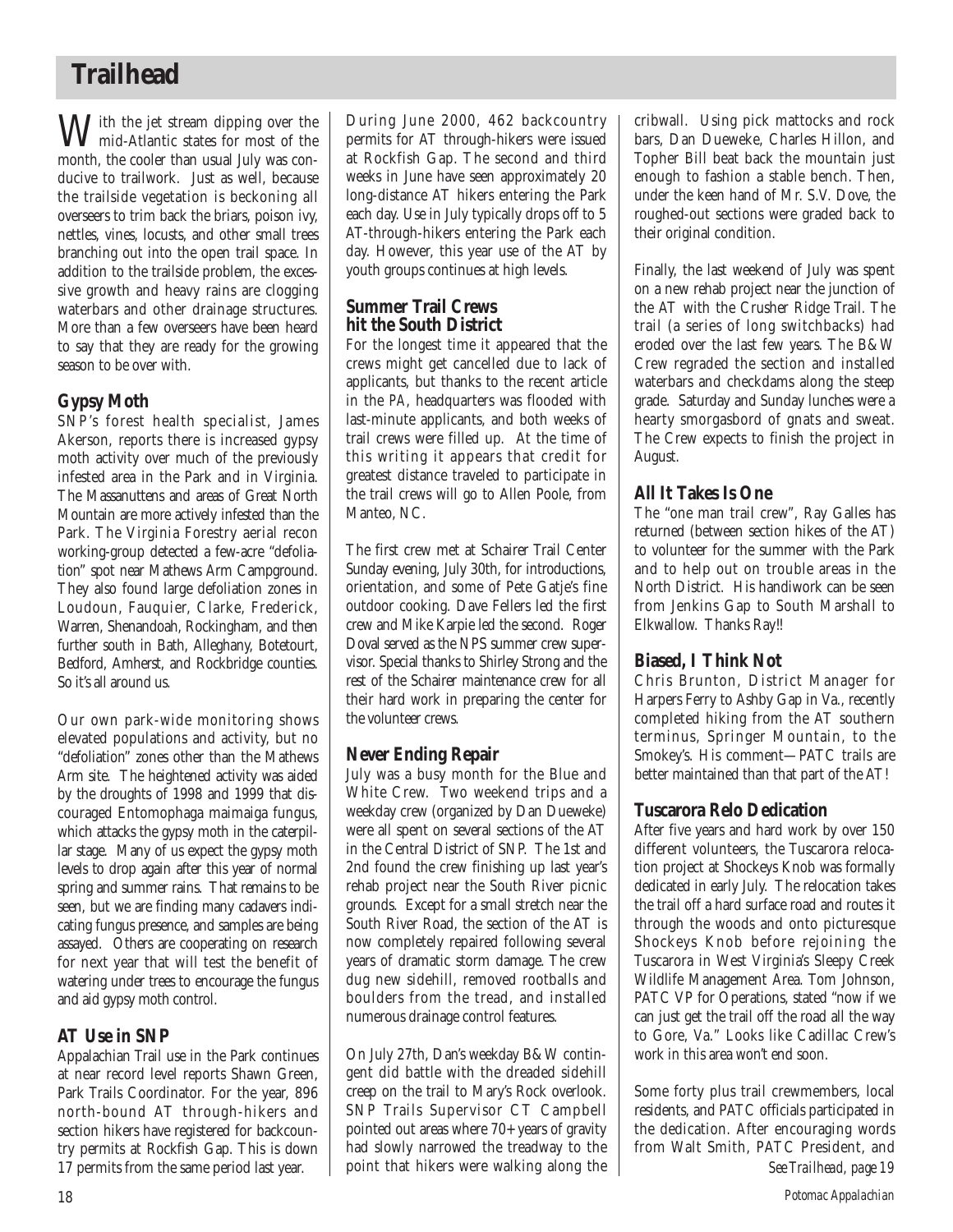## **Trailhead**

Lloyd MacAskill, Trail District Manager, all enjoyed Al Rogers' barbecue, Phil Abruzzese's roast corn-on-the-cob, and Tom and Sandra Van Veen's keg of ale. Tom also has a set of over 30 photos of the occasion on the web at http://www.bigdayphoto.com/knob/ index.html.

Dr. Bryon Brill, whose trail easement and cabin were instrumental to the relo project, announced to the group that he was in the process of making a conservation easement of 300 plus acres on Shockeys Knob adjacent to PATC's 70 acres. Walt Smith thanked Dr. Brill for all the help to PATC and remarked on the tremendous potential the area has for the Tuscarora Trail.

By the way, John Beisner and Teresa Peters, PATC overseers on Massanutten East Trail, are section hiking the Tuscarora Trail and were the first backpackers to hike and christen the new relo. A special thanks to Dave Pierce for taking time at the dedication to document the relo with his pet measuring wheel. He will be developing an insert for the Tuscarora Trail Guide.

## **Never Rains?**

"It never rains on the North District Hoodlums!" Well, that kind of boasting from a crew leader usually results in a torrential downpour, but chief hoodlum George Walters pressed his luck anyway and apparently got away with it once again during the July AT worktrip. Indeed, the forecast was ominous and storm cells appeared all around the crew, day and night, but nary a drop of rain fell on the Hoodlums as they continued work on the Compton Gap AT relocation and feasted on a Southern barbecue meal spread afterwards at Indian Run Hut. SNP's Don Harvey joined the crew for dinner and remarked it was "quite a feedbag". Don has complimented the crew on the trailwork that has been done on the relocation to date, but it was not clear at time of press if there was not some bribery involved on the part of the crew.

## **The Squeaky Wheel**

After reporting trails in the vicinity of the Molly Denton Shelter were barely passable, Lloyd Parriott found the reward was to be

## **Volunteers - Appointed August 7, 2000**

## **Trail District Manager**

| <b>Lloyd Parriott</b>                 |               | VA South Appalachian Trail & side trails-<br>Route 638 to Shenandoah National Park          |
|---------------------------------------|---------------|---------------------------------------------------------------------------------------------|
| <b>Trail Overseers</b>                |               |                                                                                             |
| Mark & Violet Willis                  |               | AT -VA 638 to the Denton Shelter                                                            |
| <b>Jon Rindt</b>                      |               | AT - Parking Lot #8 to Trico Road                                                           |
| Tom Ryan                              |               | AT - Rattlesnake Point to the north end<br>of Hogback Overlook                              |
| <b>Keith Denson</b>                   |               | AT - Loft Mt. Store to Loft Mt. Amphitheater                                                |
| <b>Ray Galles</b>                     | (co-overseer) | AT - Park Boundary Sign to Compton Gap<br>AT - Rattle Snake Point Overlook to Elkwallow Gap |
| Liles Creighton                       | (co-overseer) | AT - Park Boundary Sign to Compton Gap                                                      |
| John Butler                           | (co-overseer) | Sams Ridge Trail                                                                            |
| Jack Hardgrove                        |               | Buck Hollow Trail [lower] - US 211 to<br><b>Buck Hollow Stream</b>                          |
| <b>Sammy Merrill</b>                  |               | Corbin Cabin Cutoff Trail                                                                   |
| Anthony & Phyllis<br><b>DiTommaso</b> |               | Massanutten Mt. South - Morgan Run Trail<br>to Fridley Gap                                  |
| Bruce Glendening (co-overseer)        |               | Potomac Heritage - Roosevelt Island to<br>Windy Run                                         |
|                                       |               |                                                                                             |

designated the new Deputy District Manager for the AT between Rte. 638 and SNP north boundary. Congratulations Lloyd, you asked for it.

Please send any interesting tale, technical advice, individual or group accomplishments, and trail maintenance questions to Trailhead, c/o Jon Rindt, 621 Skyline Forest Drive, Front Royal, Va. 22630 or to jkrindt@erols.com. ❑

## **Garvey Shelter Update**

The Ed Garvey Memorial Shelter near Harper's Ferry is coming together nicely. The physical structures of the log shelter and privy have been completed in Bowie, Md. and await coordination of involved parties for disassembly and relocation. The access road to the shelter site is in place and being improved. Construction of the block wall has been completed on site and the deck will be assembled while waiting on final confirmations to relocate the log shelter. The most recent round of *See Garvey, page 20*



*July 15, 2000 Front of the Shelter*

## POTOMAC APPALACHIAN

(UPS-440-280 ©2000, Potomac Appalachian Trail Club, Inc.

Published monthly by the Potomac Appalachian Trail Club, 118 Park Street, S.E., Vienna, VA 22180.

Periodical class postage paid at Vienna, VA. Postmaster: Send address changes to Potomac Appalachian Trail Club, 118 Park Street, S.E., Vienna, VA 22180.

Subscription: \$6.00 annually; \$.50 single copies.